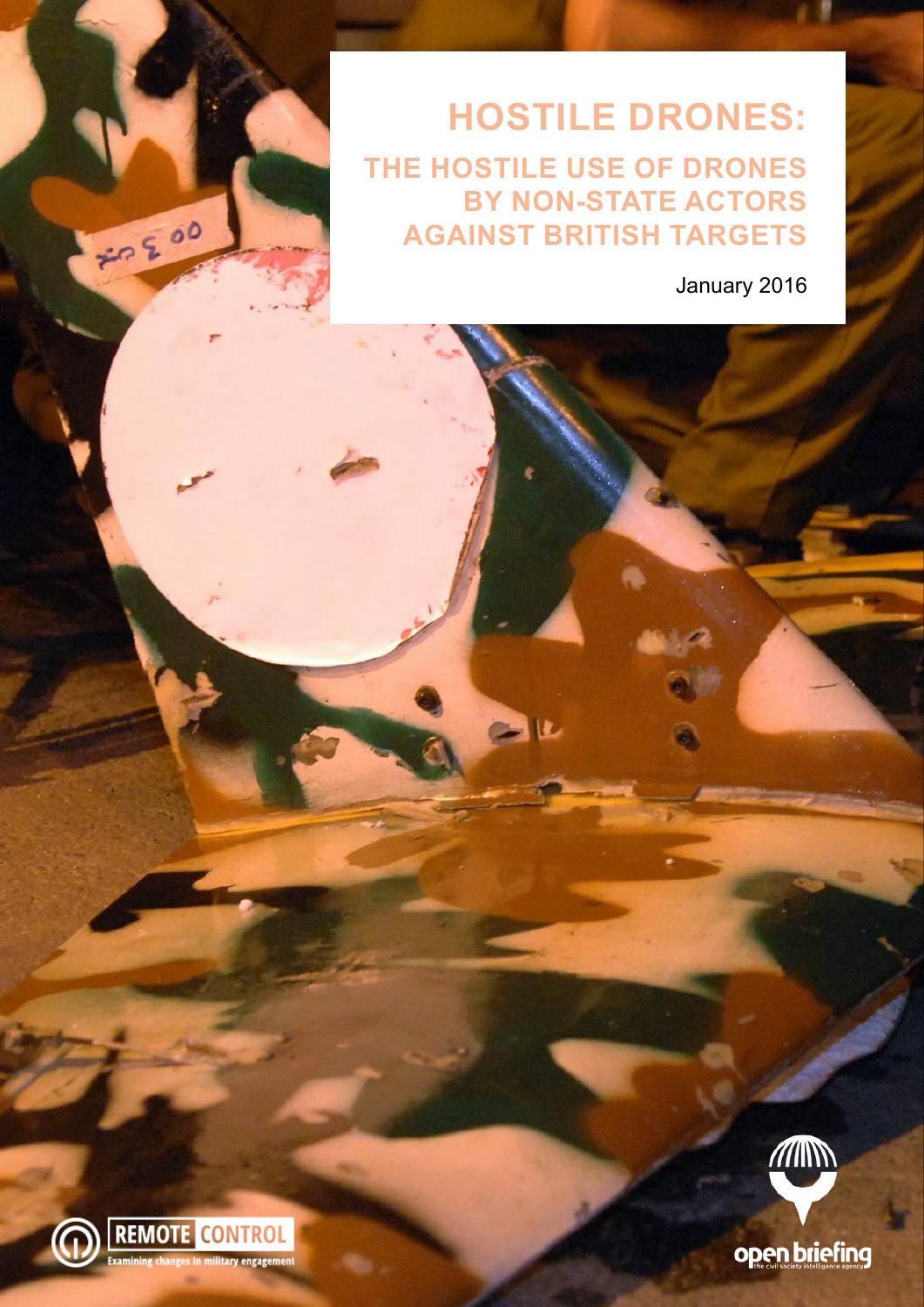The Remote Control project is a project of the **[Network for](http://thenetworkforsocialchange.org.uk/)  [Social Change](http://thenetworkforsocialchange.org.uk/)** hosted by **Oxford Research Group**. The project examines and challenges changes in military engagement, in particular the use of drones, special operations forces (SOF), private military and security companies (PMSCs) and cyber and intelligence activities.

**Chris Abbott** is the founder and executive director of Open Briefing. He is also an honorary visiting research fellow in the School of Social and International Studies at the University of Bradford and was the deputy director of the Oxford Research Group until 2009.

**Matthew Clarke i**s an associate researcher at Open Briefing. He is also a freelance campaigner and analyst. He has worked in business, politics and the European NGO community.

**Steve Hathorn** is a senior analyst at Open Briefing. He is an intelligence analyst with nearly 30 years' experience in the British Army, Defence Intelligence Staff, National Criminal Intelligence Service, United Nations, International Criminal Court and the National Crime Agency.

**Scott Hickie** is a senior analyst at Open Briefing. He is also a senior policy officer for the New South Wales government. He is a former political adviser and lawyer.

**Open Briefing** is the world's first civil society intelligence agency. Founded in 2011, its mission is to keep those striving to make the world a better place safe and informed. It provides groundbreaking intelligence and security services to aid agencies, human rights groups, peacebuilding organisations and concerned citizens. It does this so that a stronger civil society can promote alternatives to armed conflict, protect human rights and safeguard the environment. Open Briefing is a bold and ambitious nonprofit social enterprise. It is a unique international collaboration of intelligence, military, law enforcement and government professionals working tirelessly behind the scenes to make a difference. www.openbriefing.org

Published by the Remote Control project, January 2016

Remote Control Project Oxford Research Group Development House 56-64 Leonard Street London EC2A 4LT United Kingdom

+44 (0)207 549 0298 media@remotecontrolproject.org

http://remotecontrolproject.org

Cover image: Pieces of a Hezbollah UAV (Unmanned aerial vehicle) that was taken down by the Israeli Air Force. Wikimedia Commons, Flickr/ Israel Defense Forces

This report is made available under a Creative Commons license. All citations must be credited to The Remote Control Project and Open Briefing.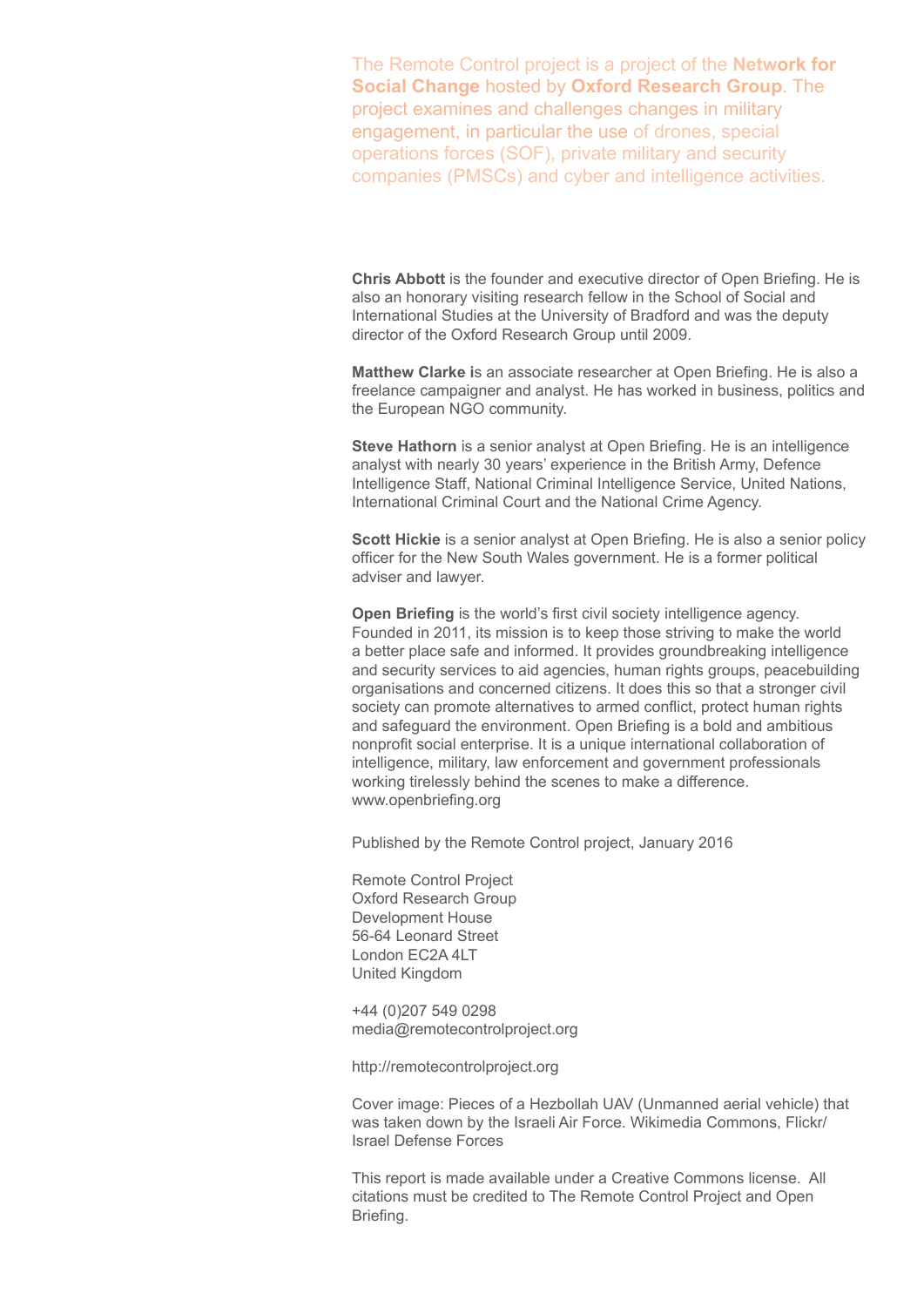# **Contents**

| <b>Executive Summary</b>                               | 1            |
|--------------------------------------------------------|--------------|
| <b>Introduction</b>                                    | $\mathbf{2}$ |
| Assessment of commercially-available unmanned vehicles | 4            |
| Unmanned aerial vehicles                               | 4            |
| Unmanned ground vehicles                               | 6            |
| Unmanned marine vehicles                               | 8            |
| Assessment of known drone use by non-state actors      | 10           |
| Lone wolf                                              | 10           |
| Terrorist organisations                                | 11           |
| Insurgent groups                                       | 12           |
| Organised crime groups                                 | 12           |
| Corporations                                           | 12           |
| Activist groups                                        | 13           |
| <b>Drone countermeasures</b>                           | 14           |
| Regulatory countermeasures                             | 15           |
| Passive countermeasures                                | 16           |
| Active countermeasures                                 | 17           |
| <b>Conclusions and policy recommendations</b>          | 19           |
|                                                        |              |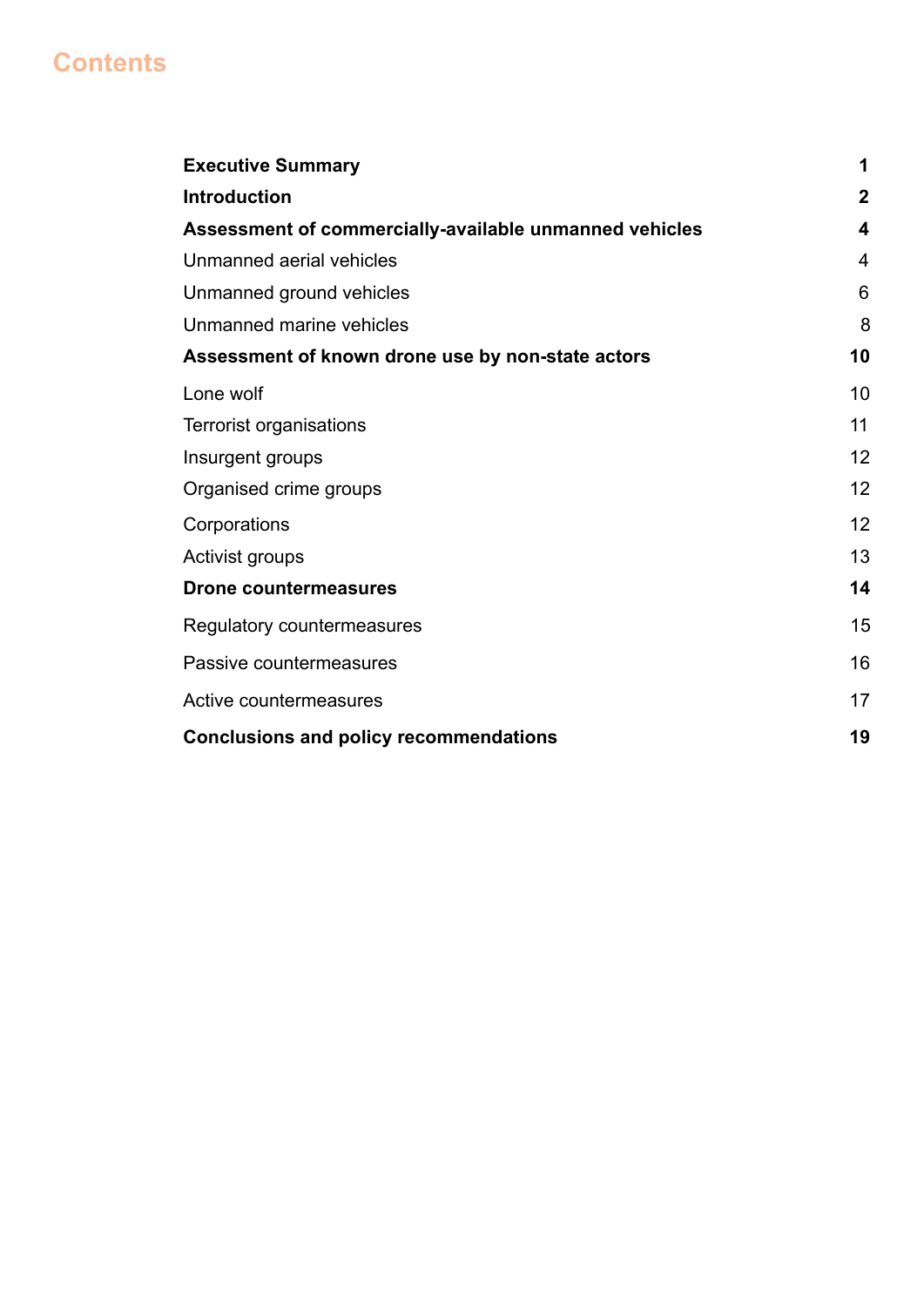# **Executive Summary**

Ever-more advanced drones capable of carrying sophisticated imaging equipment and significant payloads are readily available to the civilian market. Unmanned aerial vehicles (UAVs) currently present the greatest risk because of their capabilities and widespread availability, but developments in unmanned ground (UGVs) and marine vehicles (UMVs) are opening up new avenues for hostile groups to exploit.

A range of terrorist, insurgent, criminal, corporate and activist threat groups have already demonstrated the ability to use civilian drones for attacks and intelligence gathering. The best defence against the hostile use of drones is to employ a hierarchy of countermeasures encompassing regulatory countermeasures, passive countermeasures and active countermeasures.

Regulatory countermeasures can restrict the capabilities of commercially available drones and limit the ability of hostile groups and individuals to procure and fly drones. Policymakers should pass stricter regulations limiting the capabilities of commercially available drones in the key specifications affecting hostile drone operations, particularly payload capacity. Particular attention should be paid to limiting the attack and ISR capabilities of UAVs and the attack capabilities of surface UMVs. Manufacturers should be required to install firmware that includes the GPS coordinates of no-fly zones around sensitive fixed locations. Finally, civilian operators of drones capable of carrying payloads should be licenced and the serial numbers of purchased drones registered.

Passive countermeasures alert security to the presence of any drone within a no-fly zone or defensive perimeter around a static or mobile target. They limit the ability of hostile groups and individuals to guide a drone onto a mobile target or target of opportunity or take evasive action against any kinetic defences. The British government should support the research and development of commercial multi-sensor systems capable of detecting and tracking drones within a target area. The government should also make funding available to police forces and specialist units for the purchase of early warning systems and other passive drone countermeasures, including radio frequency jammers and GPS jammers. The government should also relax the regulations restricting the use of radio frequency jammers for protection against hostile drone use around defined key sites.

Active countermeasures can be deployed against drones that still represent a threat despite passive systems being employed. However, the active countermeasures currently available for use in non-military settings are limited. The British government should support the research and development of innovative less-lethal anti-drone systems, such as directional radio frequency jammers, lasers and malware, and set out clear guidelines for the police and military use of kinetic weapons against hostile drones as a last line of defence.

However, such countermeasures are not foolproof. Furthermore, there is also the very real chance that, as with drones themselves, countermeasures will be deployed in turn by some threat groups against British police or military drones. The technology of remote-control warfare is impossible to control; the ultimate defence is to address the root drivers of the threat in the first place.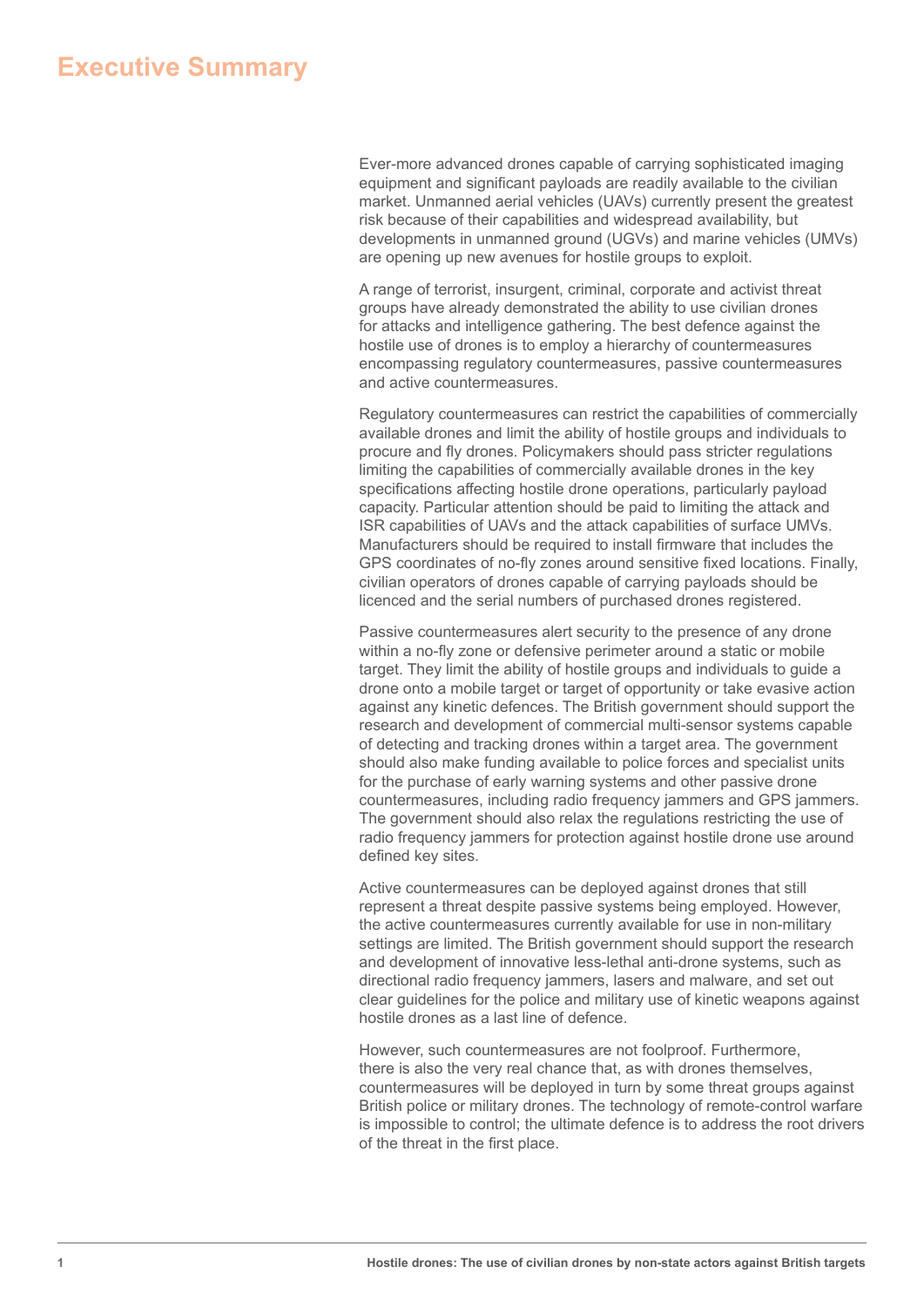# **Introduction**

After long and frequently controversial use by the military, unmanned vehicle technology is now being widely employed in numerous civilian settings. There are unmanned vehicles (or drones) for use in the air (UAVs), on land (UGVs) and on or under the sea (UMVs). Drones are used for leisure and to monitor crops, take aerial photographs, track hurricanes, protect wildlife, monitor traffic, deliver parcels, undertake search and rescue operations and monitor disaster zones. As with many preceding technologies, civilian drones are also used for less benign purposes, including snooping and harassment, drug trafficking and smuggling contraband into prisons.

Ongoing large-scale commercial investment has led to civilian drones becoming cheaper, able to operate over longer ranges and capable of carrying ever-larger payloads. The pace of development has accelerated in recent years, with a vast range of models now available to the civilian customer. There are hundreds of models available, ranging in size from that of an AA battery to prototypes capable of carrying a person.

The legislation governing the civilian use of drones is still evolving. It is struggling to keep up with the speed at which innovative uses are being identified and new drones developed. There are growing concerns over the use of drones by private individuals with little knowledge of aviation rules. In July 2015, the US Department of Homeland Security distributed an intelligence assessment to law enforcement agencies warning of the possibility of criminal or terrorist groups using unmanned aerial vehicles.

In February 2015, the House of Lords EU Select Committee called for the mandatory registration of all civilian drones in the United Kingdom. As legislation stands, anyone can buy a drone and immediately operate it without any training or a license, as long as the drone weighs less than 20 kilograms and it is not being used for commercial purposes. While there are minimal regulations specifically governing the use of ground and marine drones, aerial versions must not be flown within 150 metres of any populated area or 50 metres of any other person, vehicle or structure. The operator is also required to keep the drone in sight, within 500 metres and below 400 feet in altitude. While these simple rules will be followed by the majority of leisure users, those with more nefarious motivations will be less inclined to adhere to them. Even if followed, the regulations cannot account for operator error or technical drone failures. The regulations surrounding UGVs and UMVs are less clear, though existing maritime navigation rules and motor vehicle regulations will likely apply and combat vehicles will likely be covered by existing import/export arms control regimes.

This report details the findings of our study into the hostile use of drones by non-state actors against British targets. While the focus is on unmanned aerial vehicles, we have examined the designs and capabilities of over 200 current and upcoming unmanned aerial, ground and marine systems in order to understand the threat these platforms pose to potential targets. The previous hostile use of drones by non-state actors is also examined. A range of terrorist, insurgent, criminal, corporate and activist threat groups using drones for attacks and intelligence gathering are identified. The report outlines specific recommendations on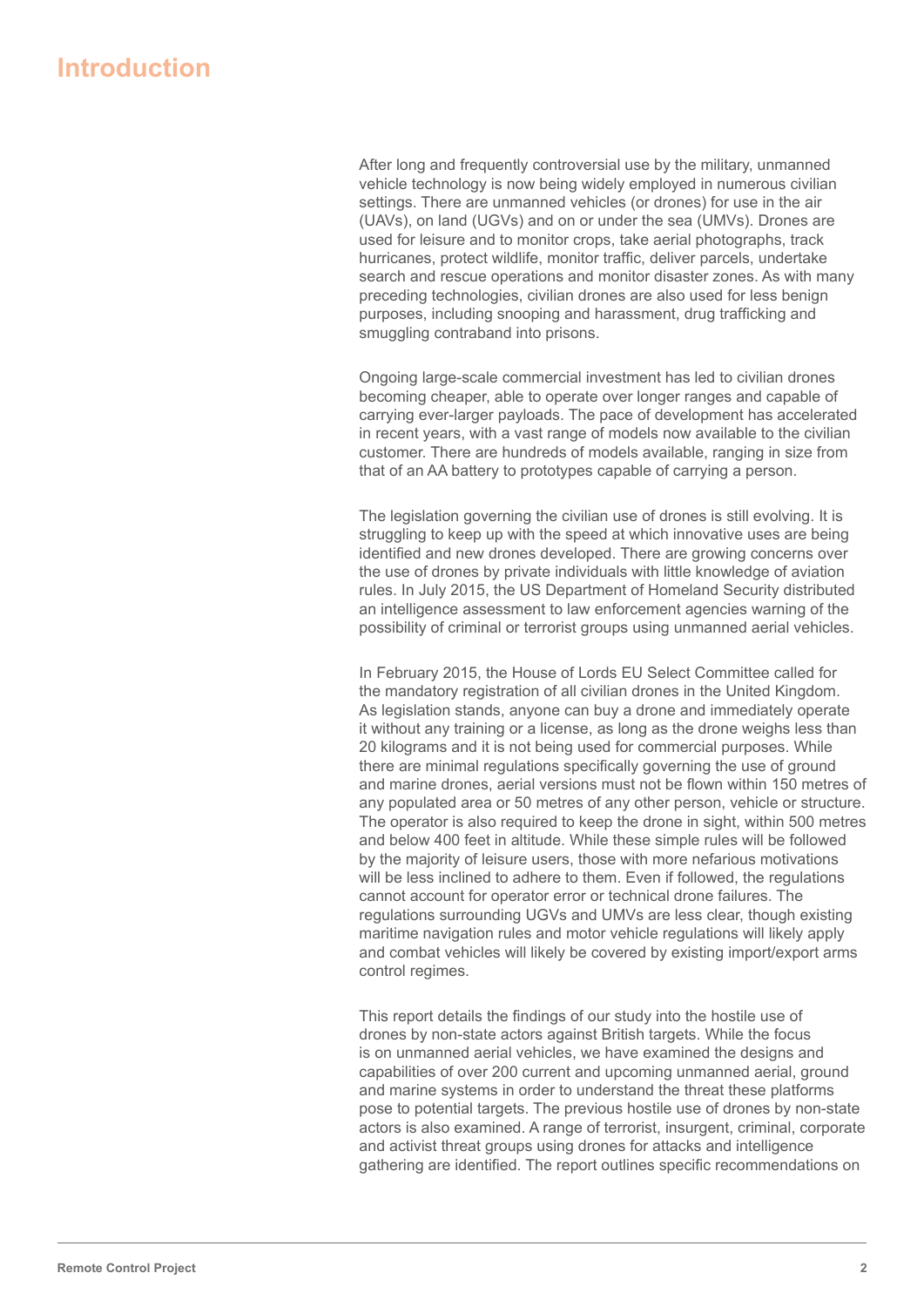the strategies available to mitigate the threat of the hostile use of drones by non-state actors in the short to medium term.

There is no doubt that unmanned vehicles are here to stay and will have a considerable impact on society, both beneficial and detrimental. Although there is still a large gap between the capabilities of military and civilian drones, commercially available drones are giving hobbyists, companies and hostile groups access to capabilities previously only available to the military. Law enforcement agencies and policymakers are struggling to respond appropriately to this development. This report is a contribution to countering that threat.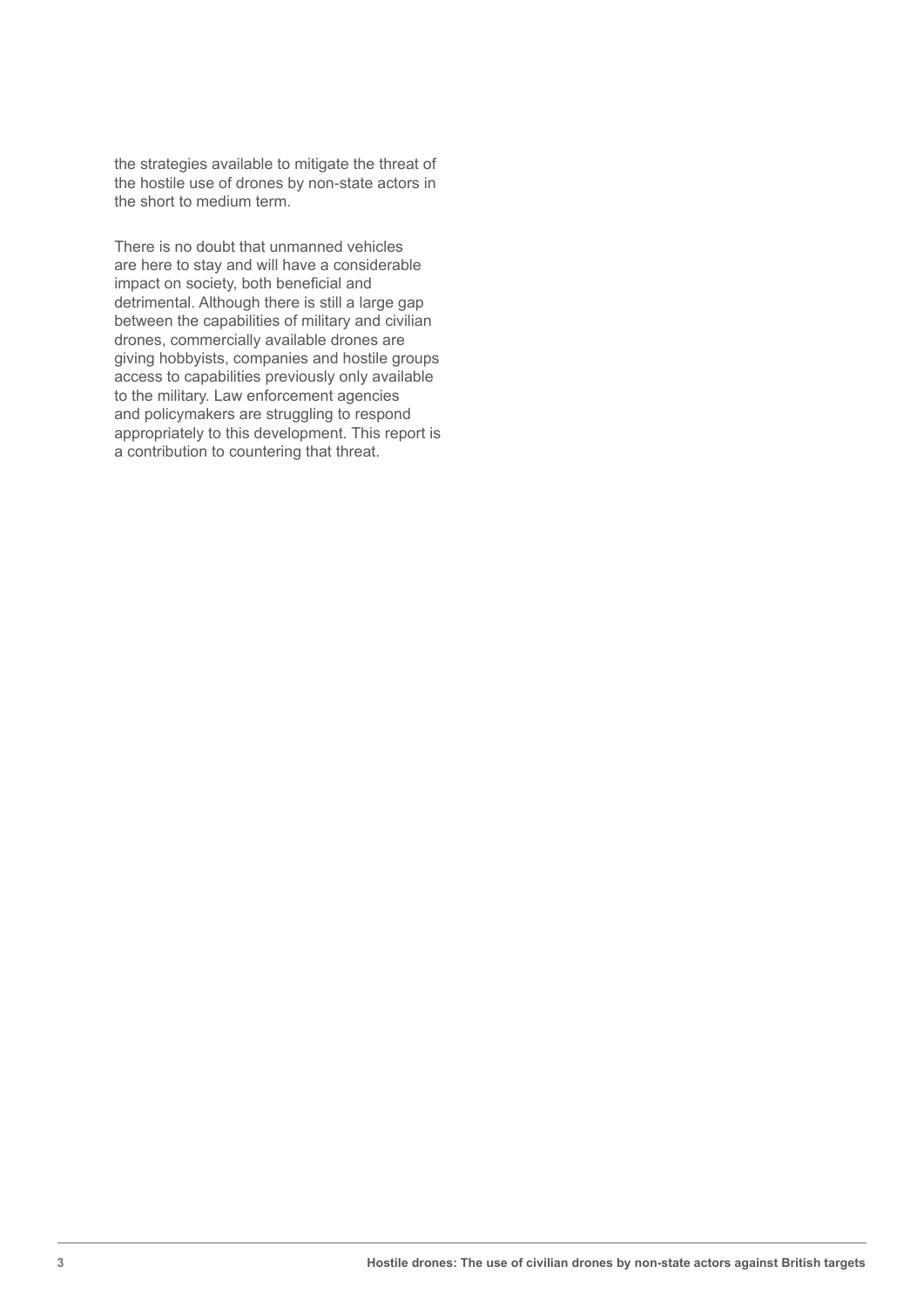# **Assessment of commercially-available unmanned vehicles**

### **Unmanned aerial vehicles**

The civil and commercial market for unmanned aerial vehicles has grown significantly over the last five years. The increasing uptake by the commercial sector is clearly evidenced in the growing numbers of US Federal Aviation Administration (FAA) exemptions for drone operators to fly UAVs in the National Airspace System (NAS),<sup>1</sup> with the exemptions list showing a broad range of UAV technologies, uses and capabilities.<sup>2</sup> The UK Civil Aviation Authority (CAA) also has a similar licensing regime for operators using UAVs for commercial aerial work and equipped for data acquisition. As of 11 September 2015, the CAA has issued 1,036 current UAV licences, with an estimated 37% of licences for models in the 7-20 kilogram weight class.<sup>3</sup> The civil or hobbyist market is also showing significant growth. Some estimates have the global civil and commercial UAV sector valued at €563.7 million (£418 million).<sup>4</sup>

UAVs are commercially available as off-the-shelf Ready to Fly (RTF), Bind and Fly (BNF – with customisable transmitter) and Plug and Fly (PNF – with customisable transmitter, receiver, battery and charger). Users with no prior UAV flying experience can procure RTF models, and more experienced and knowledgeable users can purchase fully-customisable PNF models. Most commercially available models are rotary multicopter UAVs coming in quadcopter (four propellers), hexacopter (six propellers) and octocopter (eight propellers) variants. Fixed-wing UAVs are more frequently used for commercial deployments in agriculture, public safety, emergency response and ISR. Many UAV manufactures sell individual components, enabling customers to build fully-customised drones. This allows users to achieve specific capabilities, such as flight time, payload capacity, programmable flight, maximum speed and weather hardening. Table 1 lists the most popular and readily-available commercial UAVs across three price points (low end, mid level and high end) and provides basic specification information.

Our analysis of the 202 commercially-available drones listed on the product comparison site SpecOut.com reveals that the listed drones have an average flight time of 18 minutes, an average range of 1,400 metres and median price of \$600 (£390).<sup>5</sup> Our analysis of FAA Section 333 exemptions indicates that in the United States the agricultural and film sector are using UAVs with the largest capacity for heavier payloads, most likely a result of needing to carry larger sensor and imagery equipment. The public safety, emergency response and infrastructure inspection sectors appear to be relying upon UAVs with greater capacity for all-weather conditions.

*4 INEA Consulting (2014), Global Commercial and Civil UAV Market Guide 2014- 2015.*

*<sup>1</sup> Section 333 FAA Modernization and Reform Act of 2012 (FMRA). 2 https://www.faa.gov/uas/legislative\_programs/section\_333/333\_authorizations/* 

*and http://auvsilink.org/advocacy/Section333.html. 3 https://www.caa.co.uk/docs/1995/SUA%20Operators%2011Sep15.pdf.*

*<sup>5</sup> http://drones.specout.com.*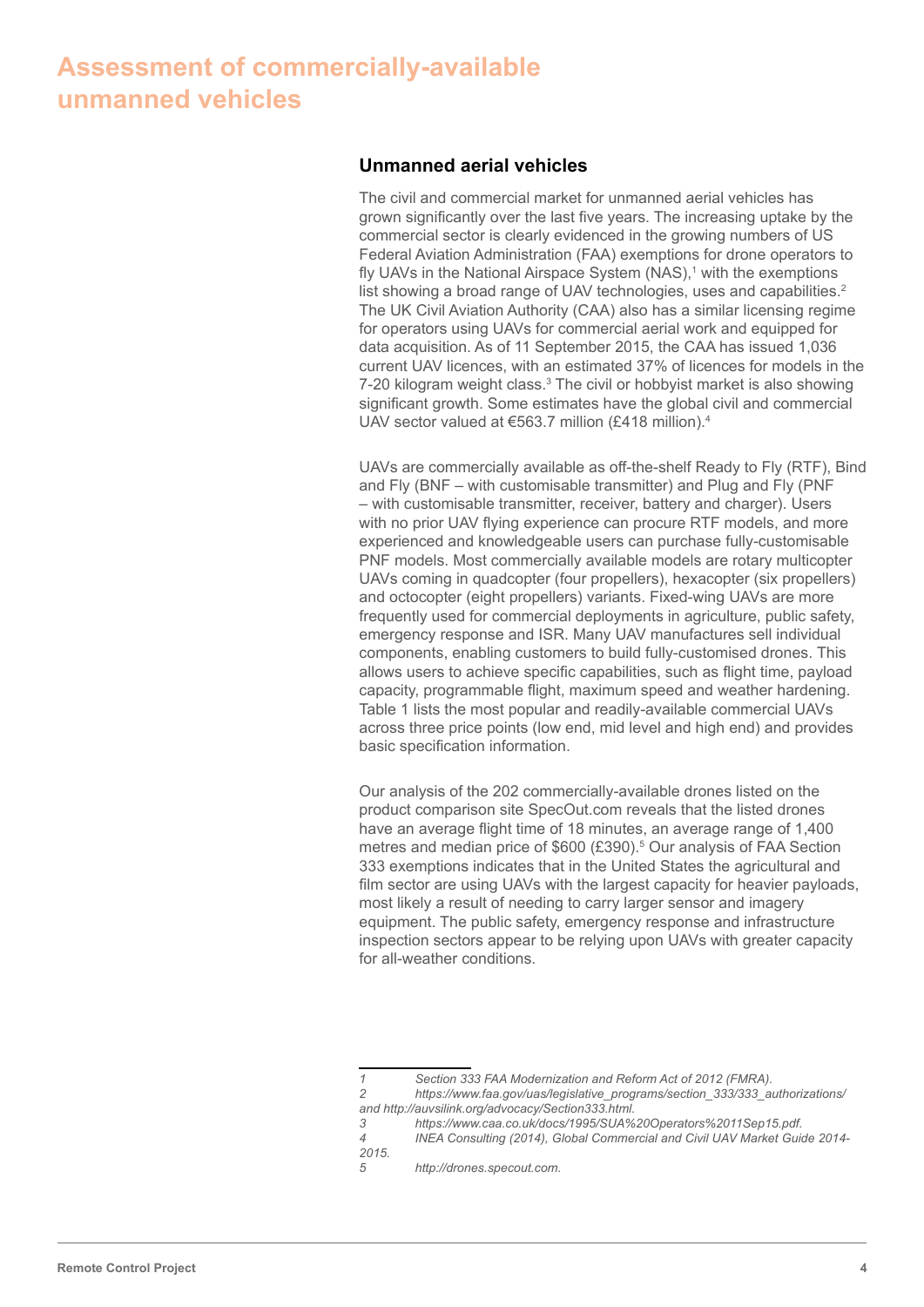#### **Specifications affecting hostile UAV operations**

A number of specifications are critical to the capabilities and uses of aerial drones. Users seeking greater payload capacity, flight time and range will most likely build customised drones from individual components to specification, requiring some basic technical knowledge. The specifications most relevant to UAV operations include:

## **Payload**

Most RTF and BNF UAVs have a limited payload capacity beyond that required for a gimbal, camera and battery. Those with larger capacity payloads are UAVs aimed at carrying a broader range of imagery capture hardware, such as LiDAR or infrared camera, or other environmental sensors. Despite some highprofile interest, such as Amazon's nascent Prime Air service, logistics and transport companies have not embraced the use of UAVs because many commercially available platforms have insufficient carrying capacity for goods.

### **Range**

Commercially available UAVs are generally limited in range by signal transmission and image relay distance and battery power (flight time). This means a pilot must be within a particular proximity of the UAV and that flights cannot span a significant distance. Flight time due to power constraints can be partially managed by interrupting flights for battery changes.

# **Table 1.** Select list of commercially available UAVs

| <b>Model</b>                  | Weight            | Payload        | Flight<br>time | Range                 | Max<br>speed     | Camera        | Operating<br>conditions   | Price               |
|-------------------------------|-------------------|----------------|----------------|-----------------------|------------------|---------------|---------------------------|---------------------|
| Parrot BeeBop                 | $0.4$ kg          | $0$ kg         | 12 mins        | 250 m<br>(extendable) | 29 mph           | Yes<br>(14MP) | Dry<br>conditions<br>only | £700-900<br>(RTF)   |
| Blade 350 QX2                 | $1$ kg            | $0.2$ kg       | 10 mins        | 1.000 m               | 32 mph           | Yes           | Drv<br>conditions<br>only | £200-300<br>(RTF)   |
| 3DR IRIS+                     | 0.9 <sub>kg</sub> | $0.2$ kg       | 16 mins        | 800-1,000 m           | 40 mph           | Yes           | Drv<br>conditions<br>only | £500-600<br>(RTF)   |
| DJI Phantom 2 Vision +        | $1.2$ kg          | $0.2$ kg       | 25 mins        | 600 m                 | 33 mph           | Yes<br>(14MP) | Dry<br>conditions<br>only | £800-1,200          |
| DJI Phantom 3<br>Professional | 1.2 kg            | $0.3$ kg       | 28 mins        | 1,900 m               | 35 mph           | Yes<br>(12MP) | Dry<br>conditions<br>only | £1,000-1,200        |
| Walkera Scout X4              | 1.7 kg            | $0.5 - 1.0$ kg | 25 mins        | 1,200 m               | $40 - 50$<br>mph | Yes           | Dry<br>conditions<br>only | £700-900            |
| Yuneec Q500 Typhoon           | $1.1$ kg          | $0.5$ kg       | 25 mins        | 600 m                 | 54 mph           | Yes<br>(12MP) | Drv<br>conditions<br>only | £900-1.100<br>(RTF) |
| SkyJib-X4 XL Ti-QR            | $15$ kg           | 7.5 kg         | 15 mins        | 3,000-25,000<br>m     | 24 mph           | Yes           | Wind                      | £7,500-8,000        |
| Altura Zenith ATX8            | 3.1 kg            | 2.9 kg         | 45 mins        | 1,000 m               | 44 mph           | Yes           | Light rain/<br>snow       | £15.000-<br>20,000  |
| MicroDrones MD4-1000          | 2.65 kg           | $1.2$ kg       | 88 mins        | 5,000 m               | 26 mph           | Yes           | Light rain/<br>snow       | £20,000-<br>30,000  |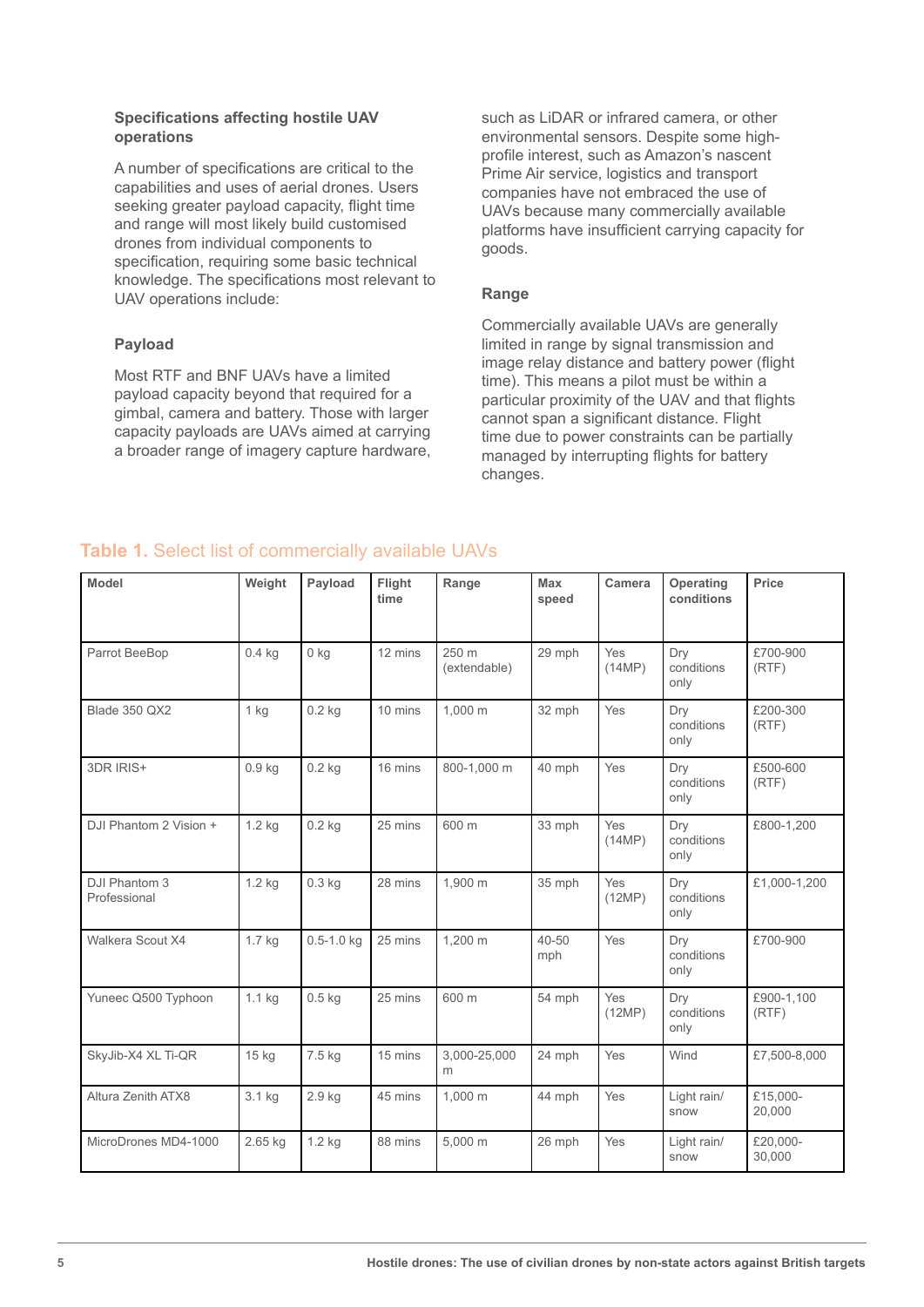#### **Weather proofing**

Most low-end and mid-level commercial UAVs have limited operating conditions. The ability to operate in a broader range of weather conditions, such as high winds, rain and snow, is generally found in the more expensive commercially available drones, as weather hardening adds weight, which has cost implications. Compared to military-grade UAVs, such as AeroVironment's Puma AE (All Environment) model, commercial UAVs have a limited ability to operate in harsh, unpredictable and extreme climatic environments. Commercial UAV users could retrofit weather hardening to drones, though the extra weight would likely reduce flight time and payload capacity unless power or the number of rotors was also increased.

#### **Imaging**

Most UAVs have medium- to high-resolution cameras (at least 12 megapixels) and the ability to capture both stills and video. The use of a gimbal can allow manual and electronic camera rotation, providing greater situational awareness. Civilian UAV operators can install LiDAR and infrared cameras on UAVs.

#### **Automated and programmable piloting and Follow Me settings**

Most commercially available drones can be set to fly a predetermined flight path based on GPS coordinates (fly-by-wire). Newer models also have Follow Me autopilot settings that enable the UAV to automatically follow the operator.

## **Unmanned ground vehicles**

Unmanned ground vehicles have been available for several decades. The simplest example, as reportedly used by Islamic State (IS) in Iraq, is the familiar remote controlled car. At the other end of the spectrum, the first fullyautonomous road vehicles for the commercial market and advanced military robotics are being developed.

There are two categories of UGVs. The first are remote controlled vehicles piloted by humans who are in full control of the vehicle but driving it but from a distance. These include the Modular Advanced Armed Robotic System (MAARS) used by the US Army. The second are autonomous drones that drive themselves

using algorithms, sensor inputs and pre-set waypoints. These include the Mobile Detection Assessment and Response System (MDARS) used by the US Army and Navy, and the Google Self-Driving Car Project.

UGVs have a large range of applications – from hobbyists using remote controlled cars for entertainment and leisure to the military using vehicles capable of operating in dangerous regions and environments, including for disarming explosives.

For the hobbyist, commercially available small remote controlled cars can travel up to 35 mph over rough ground, cost between £40 and £1,200, and can drive for 15 to 90 minutes over relatively short distances. They tend to have very limited payloads but could be customised to include cameras. In contrast, the military and defence sector use of UGVs is well established and increasing. This includes vehicles such as the RipSaw, a commercially available UGV the US Army equipped with weapons and used in Iraq. The Ripsaw is priced at approximately \$250,000 (£165,000) and is capable of driving at up to 95 mph, carrying a 900 kilogram payload. The US Army used over 6,000 UGVs in Iraq and Afghanistan for ISR missions and counter-IED tasks.<sup>6</sup> South Korea is also reportedly using stationary armed surveillance 'robots' in the demilitarised zone along the border with North Korea. While there is limited commercial availability of military-grade UGVs, variants of models such as the I-Robot 110 and Mil-Sim A5 Robotic Weapon may enter a broader commercial market in the future.

Due to the wide range of variations and capabilities, it would be possible to customise or purchase a UGV capable of carrying either explosive payloads or cameras for relatively modest prices and logistical difficulty. However, it is worth noting that a comparable manned vehicle would be significantly cheaper.

### **Specifications affecting hostile UGV operations**

There are only a limited number of UGV specifications affecting operations that are applicable to all classes of UGV. The diversity in technological capabilities makes pinpointing operational limitations challenging.

*<sup>6</sup> http://www.isn.ethz.ch/Digital-Library/Articles/ Detail/?id=186583.*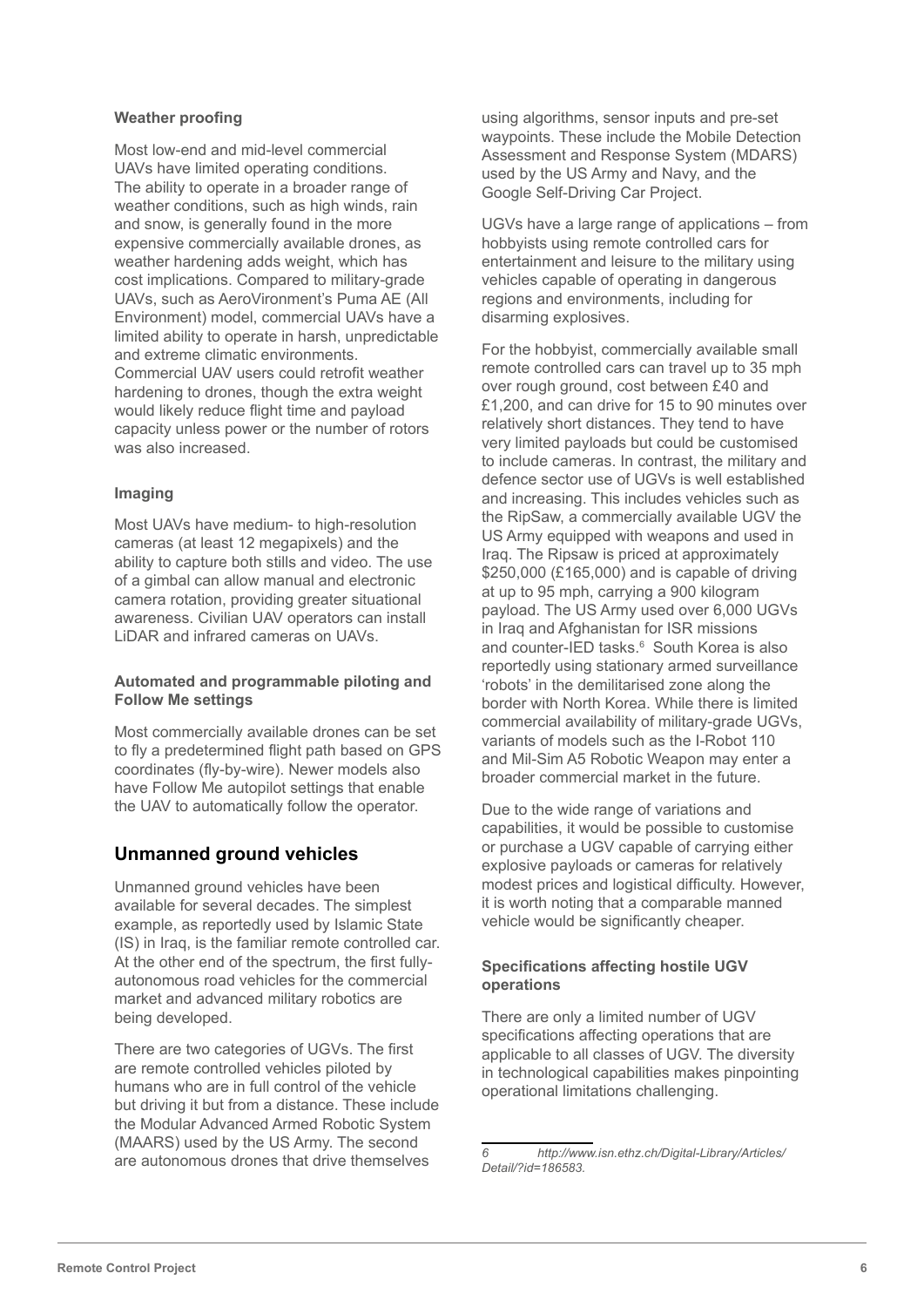#### **Mobility and speed**

UGVs can move across ground terrain in a range of modes and vehicle configurations. There is an important relationship between the ability of a UGV to move across diverse all-terrain environments, such as hills, obstructions, semiaquatic or flooded areas and uneven surfaces, and the speed with which a vehicle can move. For example, the average remote controlled car may have a reasonably high top speed but be unable to traverse uneven terrain very well. On the other hand, counter-IED UGVs with caterpillar tracks have a far greater capacity to negotiate diverse terrains but at much lower speeds.

## **Imaging**

UGVs, particularly smaller vehicles that operate low to the ground, provide only limited situational awareness to operators, particularly in contrast to UAVs. Without telemetry systems, navigation based solely on video stream is likely to significantly limit the effectiveness of some UGVs. While UAVs provide superior visual situational awareness from a distance, UGVs fitted with more advanced environmental sensors, such as thermal imagers and chembio sensors, may offer operators a more

thorough understanding of on-the-ground environments.

#### **Payload**

The payload capacity of UGVs varies widely. As with most types of unmanned vehicles, there are obvious speed and mobility to payload weight trade-offs. In most instances, a commercial UGV or remote controlled car will have a higher payload capacity than hobbyist UAVs, but the UAV operator has greater visual awareness and manoeuvrability.

## **Range**

Most remote controlled UGVs have limited range, though higher end models used by special operation forces are likely to be tailored for specific missions. Ranges for counter-IED and bomb disposal operations are likely to be based on average blast radius. For models used in hazardous material inspection or site contamination, a range of one kilometre should be sufficient to protect the operator. The range a hostile operator will require is dependent on the level of risk they are willing to expose themselves to depending on the target. In reality, the effective range is also dependent on the type of terrain the vehicle has to travel over to reach its target.

| Model                                                                                       | Weight | Operating<br>environment                 | Range           | Max<br>speed | Camera                                                        | <b>Components</b>                                                                                            | Price               |
|---------------------------------------------------------------------------------------------|--------|------------------------------------------|-----------------|--------------|---------------------------------------------------------------|--------------------------------------------------------------------------------------------------------------|---------------------|
| Happy Cow 777-270<br>i-Spy                                                                  | 166 g  | Limited                                  | 30 <sub>m</sub> | n/a          | HD video/still<br>camera                                      | None                                                                                                         | £30                 |
| Jumpshot MT                                                                                 | n/a    | All terrain                              | 100-200 m       | 27 mph       | <b>No</b>                                                     | n/a                                                                                                          | £175                |
| Savage XL Octane<br><b>RTR</b>                                                              | 7 kg   | All terrain                              | 100-200 m       | 36 mph       | <b>No</b>                                                     | n/a                                                                                                          | £775                |
| Mil-Sim A5 Robotic<br>Weapon                                                                | 90 kg  | All terrain<br>All<br>weather            | 215-500 m       | 50 mph       | IR/low lux with<br>night vision                               | Armed with lethal or non-<br>lethal munitions                                                                | £2,500-<br>6,500    |
| I-Robot 110 First<br>Look                                                                   | 2.5 kg | All terrain<br>All weather<br>Waterproof | 200 m           | 3 mph        | 4 built-in<br>cameras<br>(front, rear<br>and side-<br>facing) | Can add specialised<br>cameras, thermal imagers,<br>chem-bio sensors and<br>charge deployment<br>accessories | £13,000-<br>£15,000 |
| MATILDA (Mesa<br>Associates' Tactical<br>Integrated Light-<br>Force Deployment<br>Assembly) | 28 kg  | All terrain<br>All<br>weather            | 1,200 m         | 2 mph        | Pan-tilt zoom<br>camera                                       | 68 kg payload capacity with<br>adaptable configurations:<br>sensor, attack and<br>manipulate                 | £15,000             |
| Modular Advanced<br>Armed Robotic<br>System (MAARS)                                         | 136 kg | All terrain All<br>weather               | 800-1.000<br>m  | 7 mph        | Drive and<br>gunnery<br>cameras<br>with thermal<br>imaging    | Armed with lethal or non-<br>lethal munitions                                                                | n/a                 |

## **Table 2:** Select list of UGVs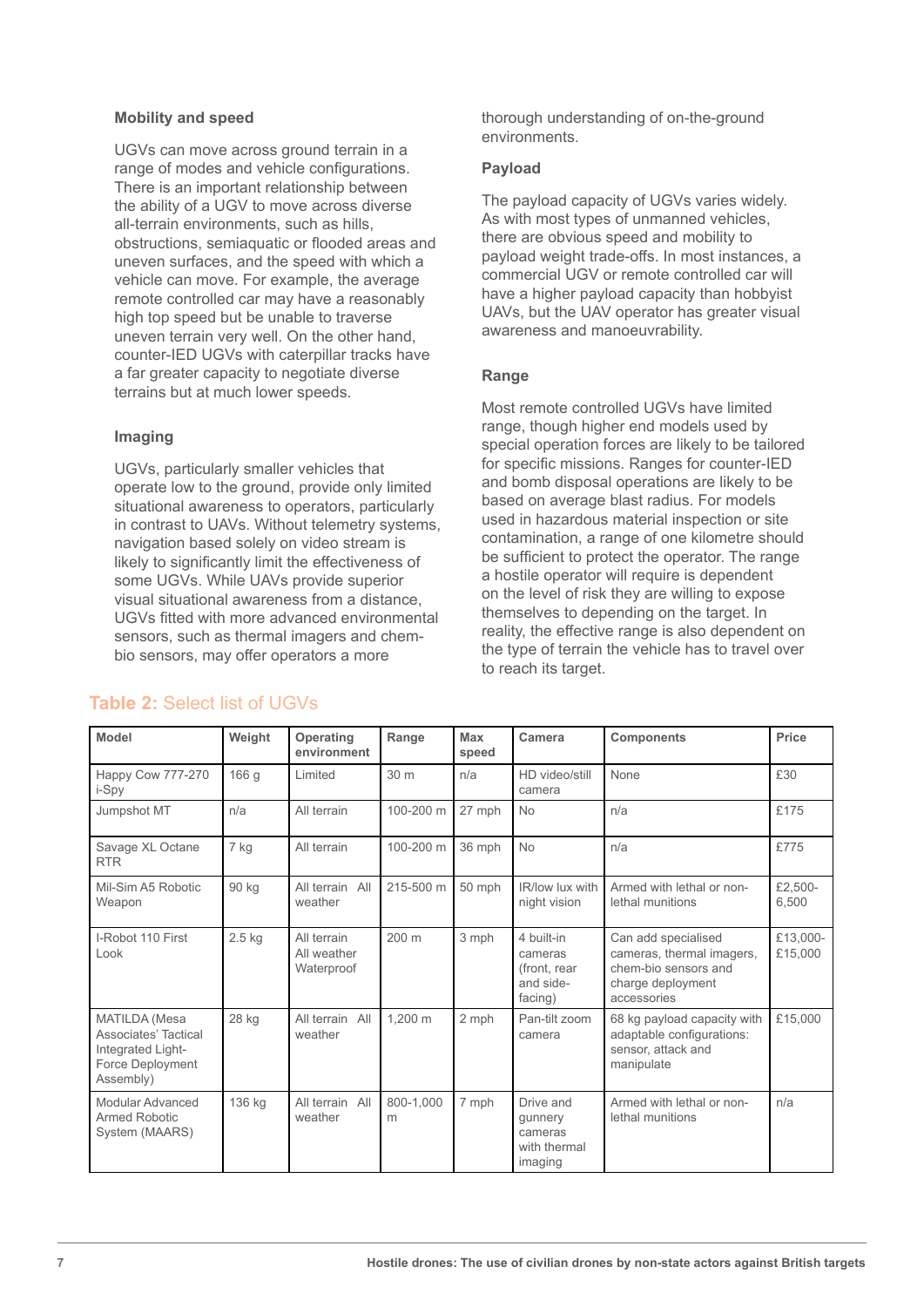# **Unmanned marine vehicles**

Unmanned marine vehicles are available in two main classes: underwater and surface platforms. The majority of UMVs fall into the first category. These underwater vehicles are designed for two principal commercial applications: marine research and offshore oil and gas sector activities. The 2014-15 search for missing Malaysia Airlines flight MH370 demonstrated a further novel application of UMVs for search and recovery. The Association for Unmanned Vehicle Systems International (AMVSI) has identified over 745 UMV platforms, with an estimated 75% in some stage of development, manufacture or deployment.7 In 2013, there were 115 active UMV platforms available in the United Kingdom.8

The market for UMVs is smaller than the UAV market, as it lacks the high levels of hobbyist uptake and is far more reliant on commercial usage. The civilian market is restricted by the very limited capabilities of lower priced entrylevel models. However, expensive drones with broader capabilities are becoming more readily available. The cost of an advanced underwater UMV can reach more than £1 million. UMVs in this price range have the ability to travel at a depth of 4,500-6,000 metres for up to 28 hours and over a distance of 100 miles.<sup>9</sup> Market research from March 2014 estimated that the global market for remotely-operated and autonomous UMVs would be £1.08 billion that year, growing to £3.15 billion by 2019.<sup>10</sup>

The two key operational attributes of underwater UMVs are range and dive depth, with cheaper models requiring a cable connection in order dive below the surface. Most underwater drones have a limited payload (less than 10 kilograms) because of the need to remain buoyant, and are used for visual or sonar imaging and collection of scientific

data. Surface UMVs are dependent on speed, payload and range (a 'control triangle' comparable to the naval architects' 'iron triangle' of speed, payload and endurance).<sup>11</sup> They are capable of carrying up to 1,000 kilograms of explosives, such as was used in the non-drone attack on the USS Cole in October 2000 in Yemen.

Cheaper drones and those operating nearer to the surface are controllable by Wi-Fi up to a range of 300 metres, giving a pilot direct control over the drone. However, the majority of highend submersible models move using a GPSbased system of waypoints. It is still possible for a pilot to maintain some level of control by changing the drive-to GPS coordinates or depth levels via acoustic messages and satellite communication; however, this form of control is limited at best, and the pilot could not, for example, navigate a submersible drone through a confined space. Due to the high cost and variable commercial use, underwater marine drones tend to be highly customisable. Features such as the basic outer shell, navigation, energy and propulsion components, and payloads, such as cameras or sonar equipment, are customisable.

### **Specifications affecting hostile UMV operations**

There are several factors that affect UMV operations. Typically, higher-cost drones feature significantly greater payload capacity, imaging capability, range and depth than lowercost drones.

## **Payload**

Payload capacity is affected by two factors: internal space and the buoyancy of the drone. A payload that is above the buoyancy weight will cause the drone to sink at a rate proportional to the weight variance. A payload below the buoyancy can be offset by the drone's navigation facilities, including filling the buoyancy tanks to achieve a neutral level. Any space left in the payload chamber of underwater UMVs can be filled with high buoyancy foam to increase the potential payload weight. Higher-end UMVs will have more space for packages as well as higher natural buoyancy levels. The entry level drones may lack any payload capacity.

*<sup>7</sup> https://higherlogicdownload.s3.amazonaws. com/AUVSI/b657da80-1a58-4f8f-9971-7877b707e5c8/ UploadedFiles/AUVSIUMVCoreCapabilities08-08-13.pdf. Note, the remaining 25% of platforms are either inactive (10%) or insufficient information is available to determine production or operational development (15%).* 

*<sup>8</sup> https://higherlogicdownload.s3.amazonaws. com/AUVSI/b657da80-1a58-4f8f-9971-7877b707e5c8/ UploadedFiles/AUVSIUMVCoreCapabilities08-08-13.pdf (p. 5).*

*<sup>9</sup> http://www.ths.org.uk/documents/ths.org.uk/ downloads/shallowwater\_auv\_and\_usv.pdf.*

*<sup>10</sup> http://www.prnewswire.com/news-releases/ unmanned-underwater-vehicles-market-worth-484-billionby-2019-252903011.html.*

*<sup>11</sup> http://www.rand.org/content/dam/rand/pubs/ research\_reports/RR300/RR384/RAND\_RR384.pdf.*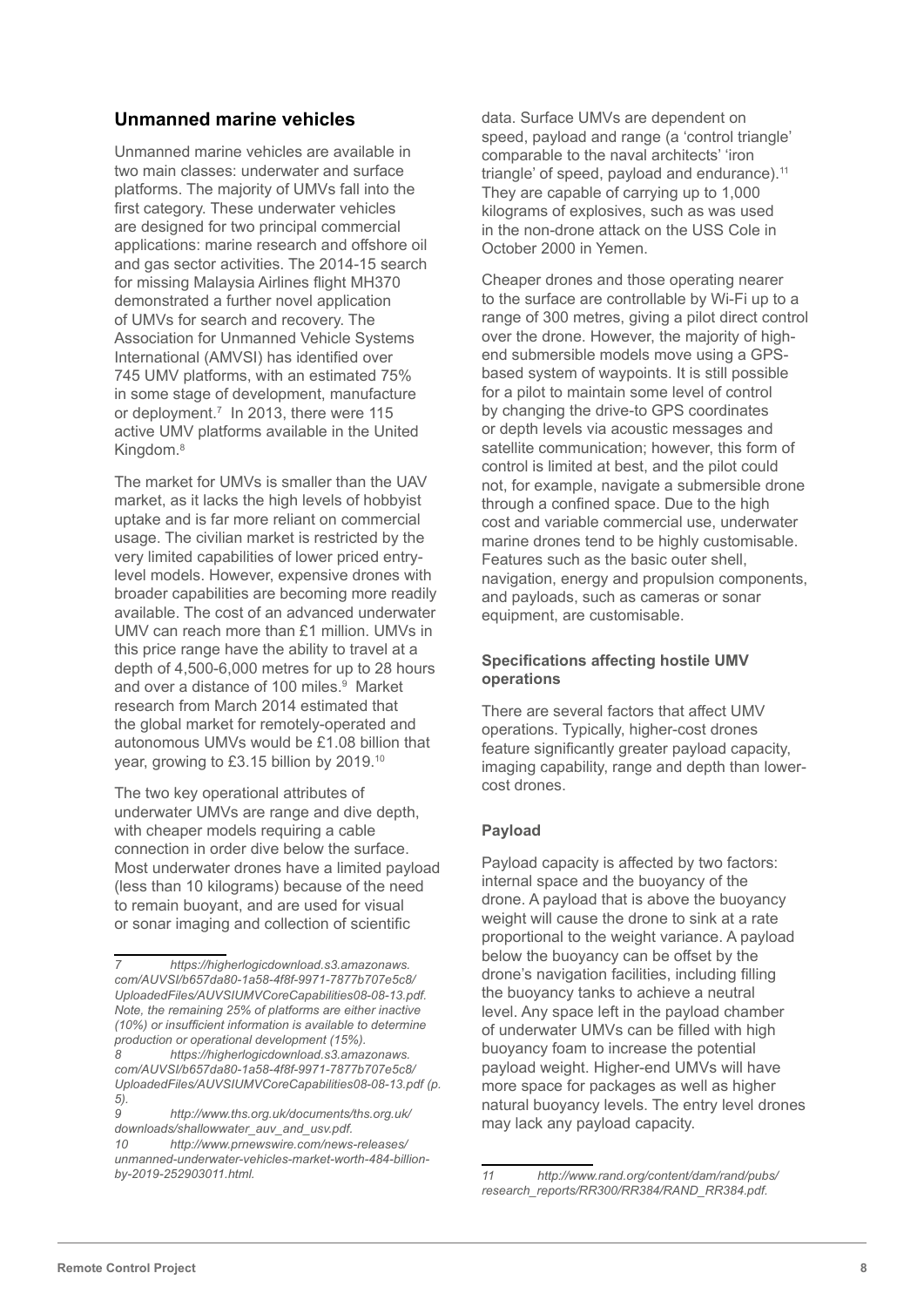#### **Speed**

Speed is determined by the engine output and the shape and weight of the craft. The engine output of underwater models is very low, with top speeds in the region of 3-6 mph (similar to jogging speed). The higher end of the market is more focussed on delivering endurance rather than speed. In contrast, speed is key factor for surface drones, which can reach speeds of up to 30 mph.

#### **Imaging**

Imaging technology tends to be placed into the payload chamber in UMVs. This can range from scientific instruments measuring changes in pressure or water quality, to sonar equipment and visual capabilities. The latter allows drones to be used for surveillance or reconnaissance of critical infrastructure, such as oil rigs or offshore military equipment, including naval vessels.

### **Range**

The range of a drone is not determined by controller range if the UMV is capable of satellite or GPS communication. If this is the case, provided the drone remains in contact with the GPS network, the range is determined by the fuel capacity (generally electric batteries) and optimal speed. A drone able to travel at 3 knots (3.45 mph) for 25 hours has an effective range of 86.25 miles. If GPS communication is not possible, the drone is typically limited to either Wi-Fi controller ranges (typically up to 300 metres) or a physical cable connecting it to a pilot (typically less than 100 metres long).

### **Depth**

Due to the pressure placed on a vehicle that descends under the water and the hazards of water damage on electrical components, the shell of a drone determines the depth to which it can travel. Drones with shells made of higher strength metals, such as titanium, are able to travel deeper than those made of cheaper metals or plastics. Depth is not a factor when UMVs are deployed against surface targets, but some critical infrastructure targets have significant depth, such as oil lines and platforms or communications cables.

| <b>Model</b> | Weight | Payload | <b>Fuel capacity</b>             | Max speed  | Camera/ sonar | <b>Price</b> |
|--------------|--------|---------|----------------------------------|------------|---------------|--------------|
| C-Target 3   | 325 kg | 0 kg    | 40 litres                        | 28.7 mph   | Yes           | <b>£POA</b>  |
| AutoNaut 3.5 | 120 kg | 40 kg   | 20 litres (plus<br>solar panels) | $3.45$ mph | Yes           | <b>£POA</b>  |
| AutoNaut 5   | 230 kg | 130 kg  | 20 litres (plus<br>solar panels) | $4.6$ mph  | Yes           | <b>£POA</b>  |

# **Table 3:** Select list of surface UMVs

## **Table 4:** Select list of sumbersible UMVs

| <b>Model</b>               | Weight | <b>Buoyancy</b>   | Operation<br>time | Range         | Depth                           | Max speed | Camera/<br>sonar | <b>Estimate</b><br>price                      |
|----------------------------|--------|-------------------|-------------------|---------------|---------------------------------|-----------|------------------|-----------------------------------------------|
| <b>HydroView</b><br>Pro 5M | 6.4 kg | 0.9 <sub>kq</sub> | 180 mins          | $0.046$ miles | 100 m<br>(attached<br>to cable) | $4.6$ mph | Yes              | \$10,000-<br>15,000<br>$(E6, 500 -$<br>9,700) |
| Remus-100                  | 37 kg  | $1$ kg            | 600 mins          | 51.8 miles    | 100 <sub>m</sub>                | 5.18 mph  | Yes              | \$250,000<br>(E163,000)                       |
| Bluefin-21                 | 750 kg | 7.3 kg            | 1.500 mins        | 86.25 miles   | 4.500 m                         | 3.45 mph  | Yes              | \$2.5 million<br>(E1.63)<br>million)          |

A review of the known use of drones by various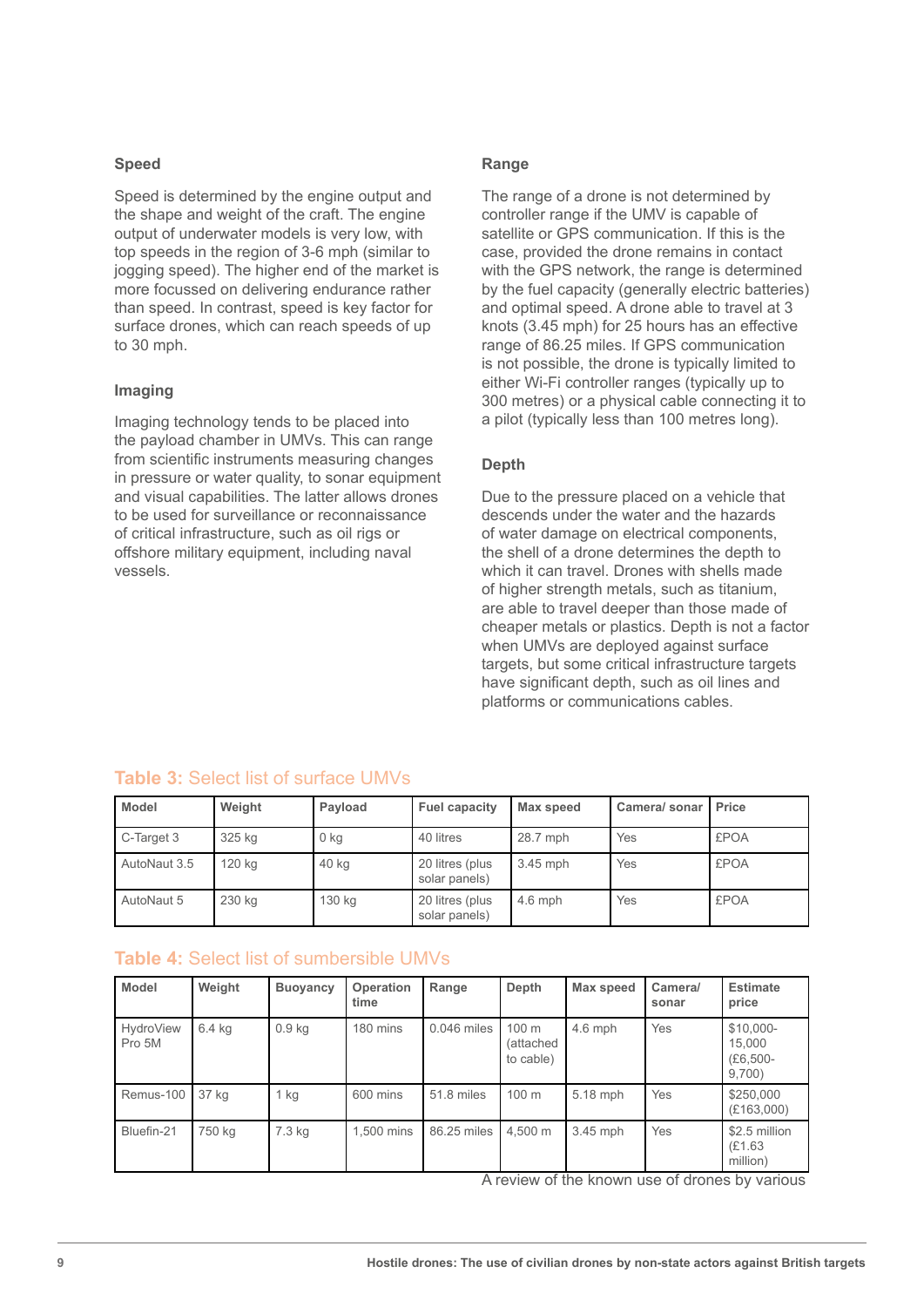# **Assessment of known drone use by non-state actors**

terrorist, insurgent, criminal, corporate and activist threat groups around the world has identified two principal categories of hostile use: attack and intelligence gathering. There are particular concerns that that drones will be used as simple, affordable and effective airborne Improvised Explosive Devices (IEDs). Governments are also concerned by the decentralisation and democratisation of intelligence, surveillance and reconnaissance (ISR) capabilities made possible by the widespread availability of drones. In contrast, this is a development that is welcomed by activists working to hold governments and corporations to account. A brief summary of the review is presented in the following pages. The majority of drones used are unmanned aerial vehicles, as they are more readily commercially available and offer more options than land- or sea-based platforms.

## **Lone wolf**

There are many examples of individuals using drones for purposes beyond authorised and accepted use, and these suggest scenarios for future lone wolf attacks.

In September 2011, a 26-year-old American man was arrested by undercover FBI agents planning to fly explosives-laden model aeroplanes into the Pentagon and US Capitol and rig mobile phones to detonate improvised explosive devices (IEDs). In January 2015, an off-duty employee of the US National Geospatial-Intelligence Agency lost control of a friend's DJI Phantom quadcopter, which then crashed onto the White House lawn. The incident raised concerns about the extent to which the Secret Service is prepared for drone activity. Four months later, a man was arrested for trying to fly a Parrot Bebop drone over the White House fence. In France, unidentified drones have been flown over the US embassy, the Eiffel Tower, the Invalides military museum, the submarine communications base at Sainte-Assise, the Place de la Concorde, the Elysee Palace and multiple nuclear power stations. In June 2014, an unidentified drone was used to monitor the French national football team during a closed training session at the 2014 World Cup in Brazil. In July 2014, an unidentified drone came within six metres of an Airbus A320 as it landed at London's Heathrow Airport, prompting the Civil Aviation Authority to issue new safety guidelines, known as the 'dronecode'. In October 2015, an unidentified drone crashed into the Sydney Opera House.

Fortunately, there has so far been very few instances of individual terrorists using drones to undertake attacks. What could be was demonstrated in April 2015 when a man landed a drone on the Japanese prime minister's office in Tokyo. The drone was carrying a bottle containing radioactive sand from Fukushima, which was emanating up to 1.0 microsievert per hour.

In a response to a freedom of information request by Open Briefing, the Metropolitan Police Service revealed that between January 2013 and August 2015, 20 suspicious drone related incidents had been recorded in and around London.<sup>12</sup> Sixty per cent of the disclosed incidents related to air navigation orders where civil aviation requirements had

*<sup>12</sup> https://www.whatdotheyknow.com/request/counter\_drone\_ measures#incoming-702249.*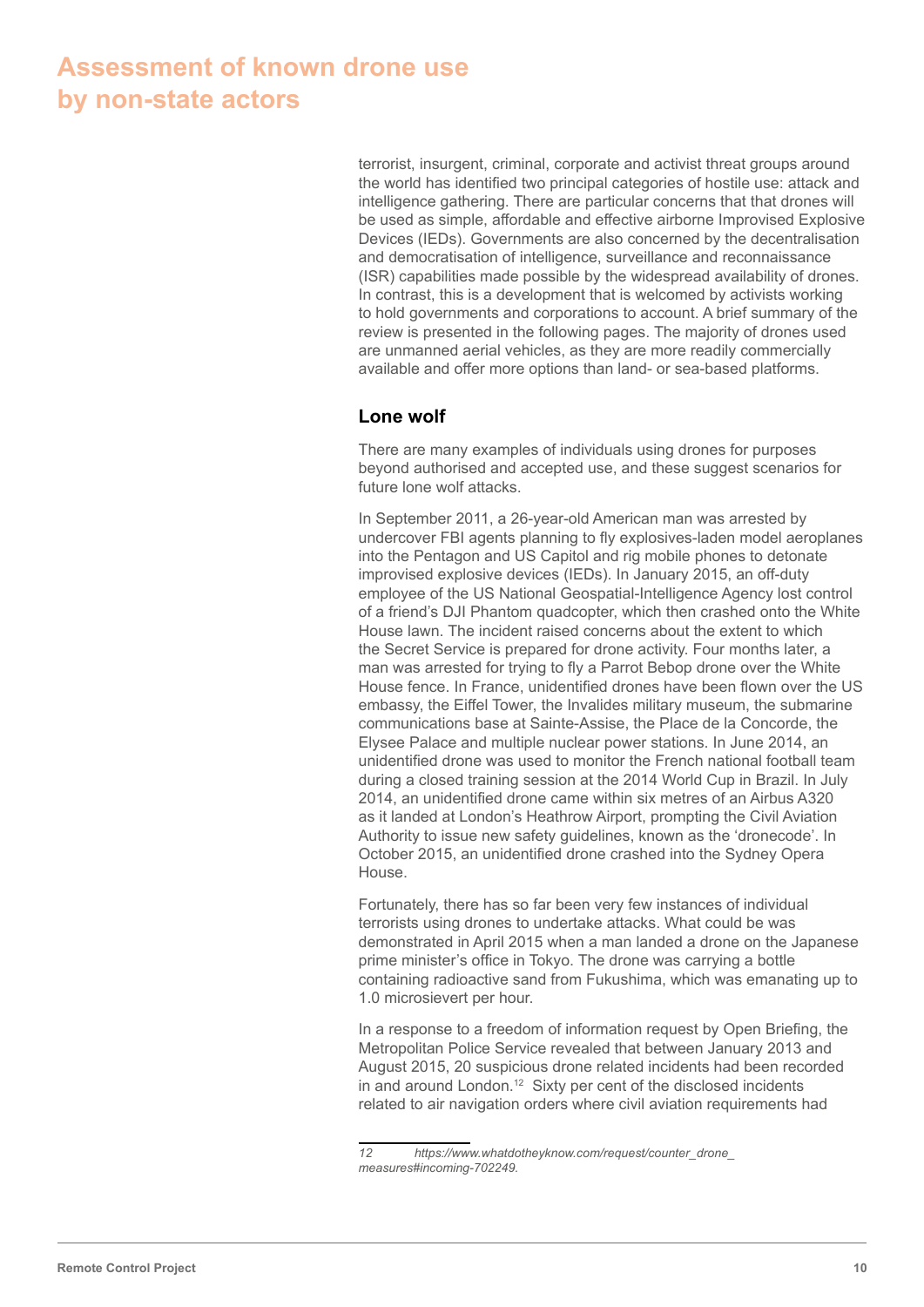been breached; the rest related to criminal or illegal activity. In one case, a UAV was used to smuggle drugs into a prison and in another case a drone was flown over 200,000 people on 20 December 2014.

## **Terrorist organisations**

The Lebanon-based militant group Hezbollah has the longest history of drone use by a nonstate group. Hezbollah reportedly maintains a small fleet of UAVs, including Iranian Ababil and Mirsad platforms and their Hezbollah derivatives.13 Some reports estimate that the fleet includes upwards of 200 platforms for ISR and combat missions.<sup>14</sup> In November 2004, Hezbollah allegedly flew an Iranian UAV over parts of northern Israel before returning to Lebanese territory. In August 2006, Hezbollah launched three small Ababil drones, some allegedly carrying explosive payloads, with the intention of attacking Israeli military targets. The drones were shot down by Israeli F-16s. In October 2012, Hezbollah allegedly flew a small Ayub drone 35 miles into Israeli airspace with the intention of undertaking reconnaissance on a nuclear reactor. An Israeli aircraft shot the drone down before it returned to Lebanon.

More recently, it is possible that Hezbollah has more consistent access to Iranian UAVs, including the Ababil-3, and are using UAVs against al-Nusra Front fighters in Lebanon. In September 2014, the Fars News Agency reported that Hezbollah had achieved its first successful drone strike, killing an estimated 23 'Syrian rebels'.15 In April 2015, IHS Jane's published evidence of a Hezbollah UAV airfield in the northern Bekaa Valley, Lebanon, that included a UAV ground command station.16 The group is thought to be continuing to use UAVs for ISR in the border region between Syria and Lebanon.

Al-Qassam Brigades, the military wing of the Palestinian organisation Hamas, is suspected of having a small fleet of UAVs and a crude production workshop. During Operation Protective Edge in 2014, Israeli forces shot

down a potentially armed Hamas-controlled Arbabil-1 UAV with a Patriot surface-to-air missile. Al-Qassam Brigades advised that the drone was only one of three that breached Israeli airspace, though the Israeli military deny this claim. In December 2014, a drone flyover of a Hamas military parade resulted in Israel scrambling fighters that returned to base after the drone did not enter Israeli airspace.

More recently, Al-Qassam Brigades announced that it had captured an Israeli Skylark 1 that came down in Gaza in July 2015. The group claimed that the drone had been repaired and was operational. Al-Qassam Brigades also claims to have developed three UAV platforms, two with combat payloads and one for surveillance.

The extremist militant group Islamic State were shown to be using DJI Phantom UAV platforms in Fallujah, Iraq, from early 2014. While the early demonstrations of commercially available drones appeared to be for propaganda purposes only, there is emerging evidence that these platforms are now providing actionable ISR and target acquisition capabilities to Islamic State.17 There are some indications that IS used hobbyist drones to gain situational awareness ahead of the campaign to capture the Tabqa military airfield in northern Syria in August 2014. In March 2015, US military forces launched an airstrike against an IS militant who had been flying a UAV over Fallujah. In April 2015, Islamic State released a video showing UAVs being used for reconnaissance and battlefield coordination during its assault on the Baiji oil refinery complex in Iraq.<sup>18</sup> In May 2015, the Kurdish Peshmerga shot down an IS drone that had been filming their positions. In August 2015, there were reports that Kurdish soldiers had captured a remote controlled car carrying explosives that had failed to detonate. In the same month, US Central Command released a list of airstrike targets around the world, including 'an ISIL drone' near Ramadi in Iraq.<sup>19</sup>

There are significant barriers to planning and carrying out a major terrorist attack of any sort. The intelligence work carried out by the

*<sup>13</sup> https://medium.com/war-is-boring/thisnew-airstrip-could-be-home-to-hezbollah-s-drones-*

*bdec97ff36a8. 14 http://www.ynetnews.com/*

*articles/0,7340,L-4457653,00.html. 15 https://www.youtube.com/*

*watch?v=gUSGNApl9XQ.*

*<sup>16</sup> http://www.janes.com/article/50922/hizbullahairstrip-revealed.*

*<sup>17</sup> https://medium.com/war-is-boring/islamic-statehas-drones-7827987c1755.*

*<sup>18</sup> http://www.longwarjournal.org/archives/2015/04/ islamic-state-uses-drones-to-coordinate-fighting-in-baiji. php.*

*<sup>19</sup> http://www.centcom.mil/en/news/articles/august-3-military-airstrikes-continue-against-isil-terrorists-in-syriaand.*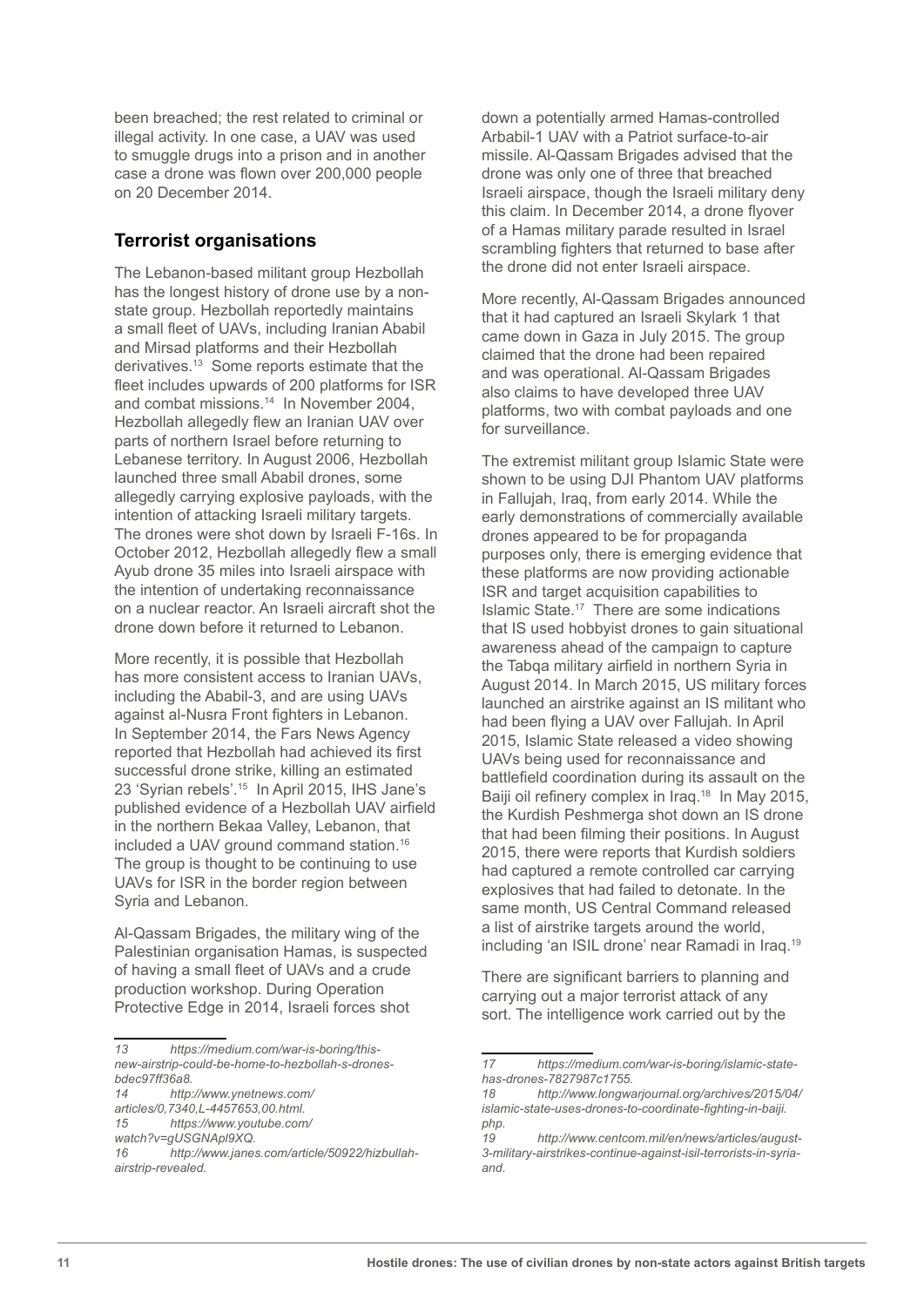British security services provides a robust line of defence against terrorist groups. There have been no known examples in the United Kingdom, Europe or the United States of terrorist organisations using drones for either attack or intelligence gathering. However, Islamic State is reportedly obsessed with launching a synchronised multi-drone attack on large numbers of people in order to recreate the horrors of 9/11.

# **Insurgent groups**

Insurgent groups have many of the same capabilities and intentions as terrorist organisations, but do not face the same regulatory and law enforcement barriers to attacks on British interests as groups attempting to use drones to launch attacks within the United Kingdom. Drones therefore have the potential to become significant components of insurgents' armouries. Obtaining aerial, ground and marine reconnaissance and attack capabilities would mark a step change for many insurgent groups.

Donetsk People's Republic (DPR) militias in eastern Ukraine reportedly possess and deploy sophisticated Russian-made Eleron-3SV drones for ISR campaigns. In contrast, the Ukrainian military has been using a range of modified and tailor-made hobbyist UAVs for ISR support. There are reports that the DPR militias are using signal jamming and GPS spoofing countermeasures against some Ukrainian drones; however, more advanced autopilot software in the tailor-made models is more resilient against these countermeasures. The Ukrainians have requested US military drones, such as Reapers, and jamming equipment and radar to better intercept the Russian-made drones.

In August 2002, a Colombian Army unit allegedly discovered remote-controlled aeroplanes during a raid on a Revolutionary Armed Forces of Colombia (FARC) camp. The intended use of the aircraft remains unclear.

# **Organised crime groups**

Mexican drug trafficking organisations (DTOs) have been documented using drones to smuggle illicit drugs across the US-Mexican border since 2010. The US Drug Enforcement Administration (DEA) has recorded around 150 drone trips across the border since 2012.

Nearly two tonnes of cocaine and other drugs are estimated to have been trafficked into the United States in this way, with an average of 13 kilograms of drugs per shipment.<sup>20</sup> In January 2015, a drone that crashed in Tijuana, Mexico, was carrying over three kilograms of methamphetamine. In August 2015, two men pleaded guilty to trafficking 12 kilograms of heroin across the US-Mexican border in the first cross-border seizure involving a drone.

In the face of increasingly successful military and law enforcement operations against illicit drug smuggling in the early 1990s, Colombian drug cartels began to invest in producing narcosubmarines as an alternate to small planes and go-fast boats. In August 2005, US authorities captured an unmanned semi-submersible in the Pacific Ocean. This was a torpedo-style cargo container, rather than a self-propelled vessel, which was towed underwater behind a boat and released if a patrol ship was spotted. The narco-torpedo would then release a buoy with a location transmitter system so that it could be retrieved later. In July 2010, the Ecuadorian police and navy found a jungle shipyard containing a 22.5-metre long narco-submarine. The advanced 'supersub' had a camouflaged hull made of Kevlar and carbon fibre and a cargo bay capable of holding over eight tonnes of cocaine. The high level of sophistication apparent in the various captured nacrosubmarines and the huge resources available to the DTOs means that it is highly likely that they are now investing in remotely-piloted submersible vessels in addition to custommade UAVs.

# **Corporations**

There have been isolated examples of drones being used to obtain commercially sensitive information, such as drones flying over the filming of Game of Thrones in Ireland, Apple's new campus site being built in Cupertino in the United States and the BAE Systems facility in northern England that builds submarines for the Royal Navy. However, there have been no documented examples of corporations using drones for commercial advantage or espionage. However, there is a broad range of threat scenarios whereby drones are integrated into corporate espionage operations alongside cyber offensives and

*<sup>20</sup> http://www.insightcrime.org/news-briefs/mexicos-cartels-building-custom-made-narco-drones-dea.*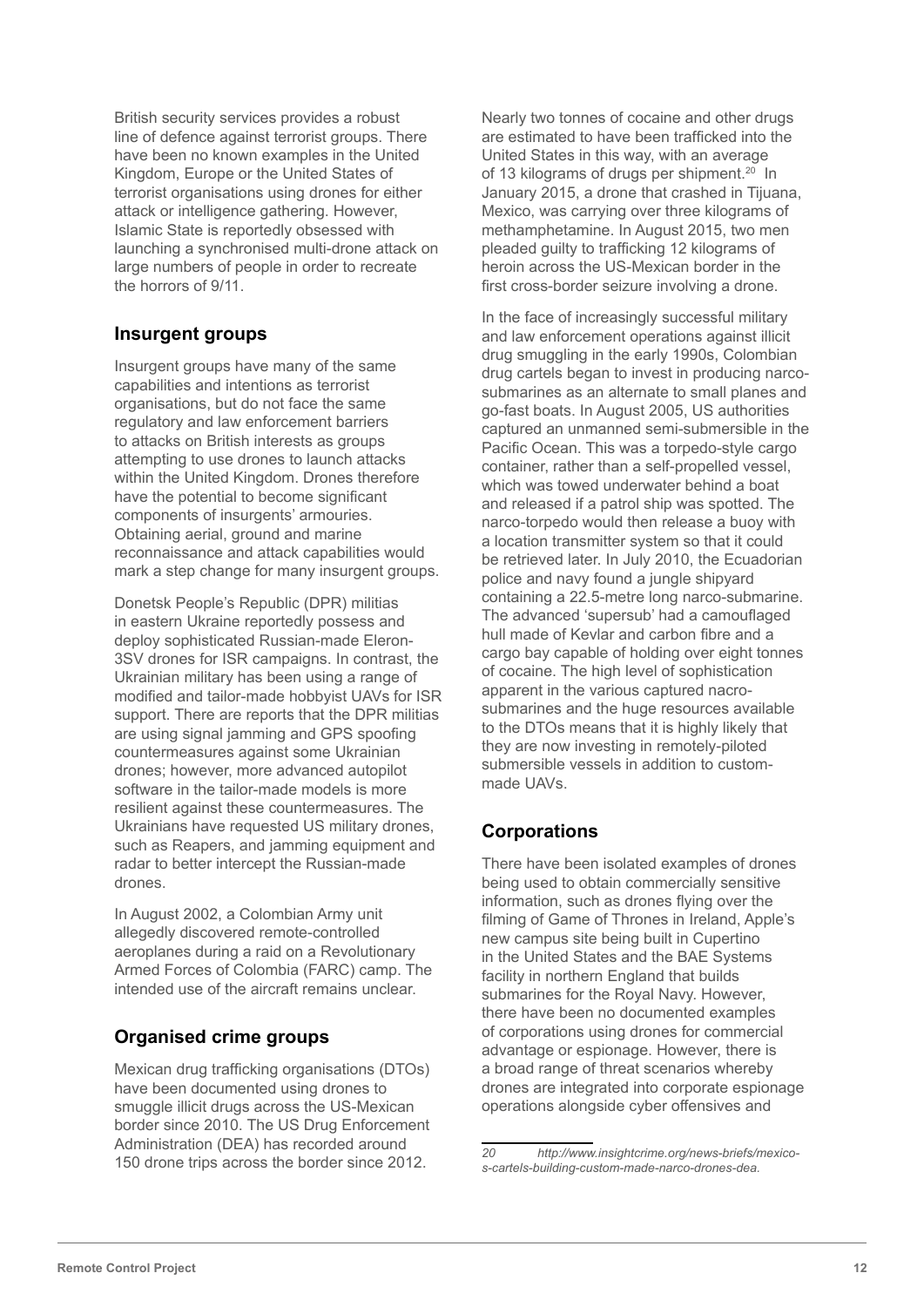spear phishing campaigns. A likely scenario involves using drones as a means to deploy a malware payload over specific Wi-Fi networks. The leaked emails of Italian spyware vendor Hacking Team suggest that early concept plans for using drones for airborne malware delivery over Wi-Fi networks were being discussed with Insitu, a division of Boeing.21

One offensive scenario is the use of crowd control drones by British companies against strikers or demonstrators threatening foreign operations. An example of such a drone is the Desert Wolf Skunk, which is equipped with four high-capacity paint ball barrels that can fire a variety of ammunition, including pepper spray balls and plastic balls. The drones can be flown in formation by a single operator. In what the South African company calls a 'life threatening situation', each drone can fire 80 balls per second, allowing for 'real stopping power'.<sup>22</sup> Desert Wolf reportedly sold 25 Skunks to an international mining company after a photo of the drone was featured on a military news website in May 2014.

# **Activist groups**

Although clearly not presenting a threat of the same type or magnitude as the other threat groups discussed in this briefing, activists have employed drones to support their political campaigns on a number of occasions. In September 2013, the German political party the Pirate Party flew a Parrot quadcopter towards the German chancellor, Angela Merkel, during a campaign rally in Dresden.<sup>23</sup> The stunt was in protest against the German government's surveillance policies. In October 2014, Greater Albania activists flew a drone carrying the Greater Albania flag over an Albania-Serbia football match.24 Greater Albanian's claim territory from Albania's neighbours, including Serbia. In July 2015, Women on Waves delivered pregnancy termination pills by drone from Germany to Poland to highlight restrictive abortion laws in Poland. Animal rights activist

*21 https://theintercept.com/2015/07/18/hackingteam-wanted-infect-computers-drone/. 22 http://www.desert-wolf.com/dw/products/ unmanned-aerial-systems/skunk-riot-control-copter.html. 23 https://www.youtube.com/ watch?v=WcFiMCMbUHo. 24 https://www.youtube.com/ watch?v=hJSQf737Agw.*

groups have used UAVs to remotely capture farming, animal husbandry and animal testing practices in the United States. In April 2015, a man protesting over the Japanese government's nuclear energy policy landed a drone containing radioactive sand on the roof of the Japanese prime minister's office in Tokyo.

Although the use of drones by activists is still uncommon, the most likely way in which drones will be used by such groups in future is in undertaking publicity-seeking exercises in front of the media or filmed using onboard cameras. Activists could also use drones to assist existing campaign efforts through reconnaissance and surveillance.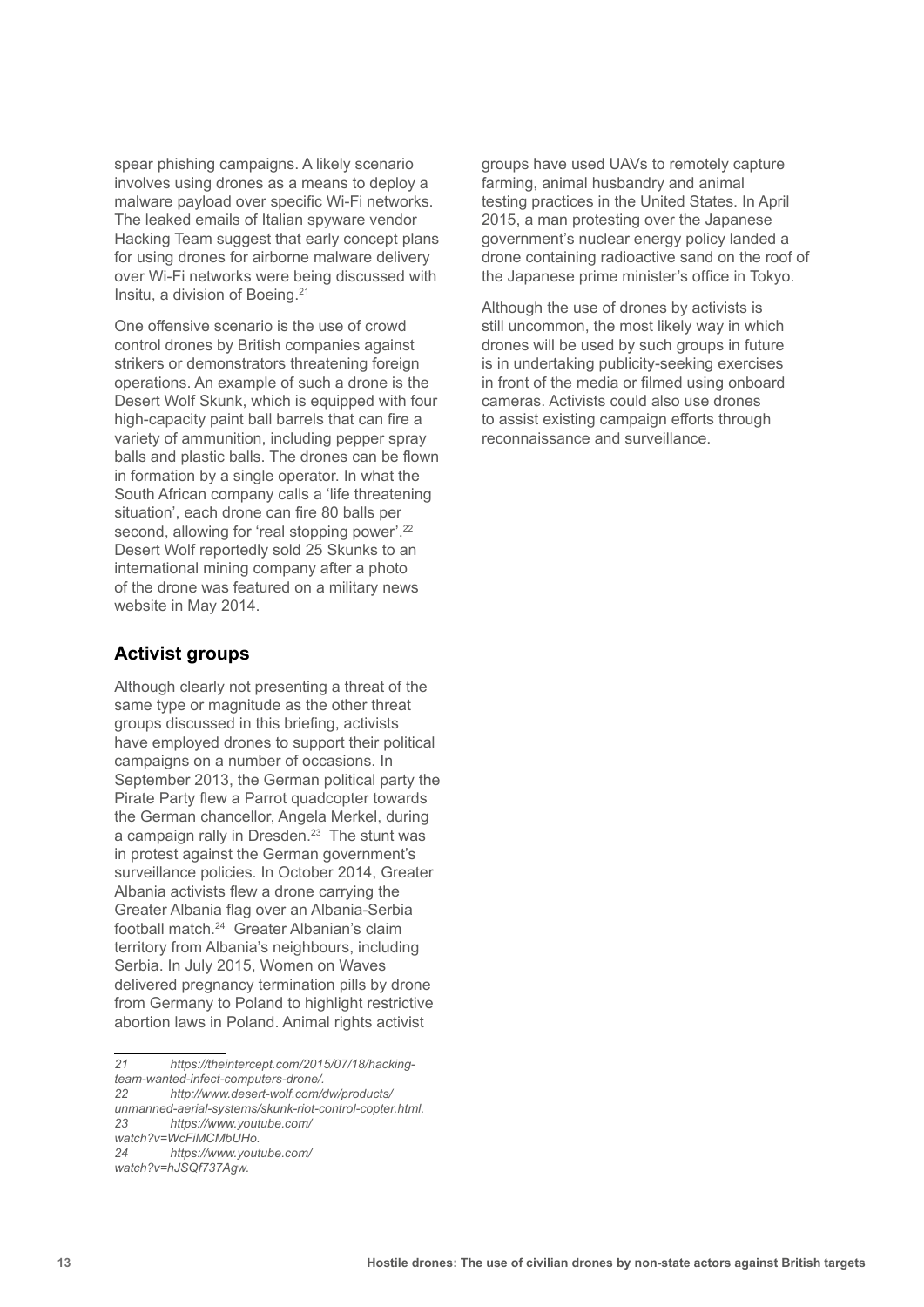There are two theatres in which non-state actors could use drones as either an offensive weapon against the United Kingdom and its interests or as an intelligence gathering tool:

- **1. The international theatre**, consisting of all British military operations, embassies and commercial sites and operations abroad. These are vulnerable to attack by terrorist or insurgent groups or to being targeted by activist groups protesting against government policy or the actions of British corporations.
- **2. The domestic theatre**, consisting of critical national infrastructure, military sites, government buildings and tourist sites within the United Kingdom. These are vulnerable to terrorist attacks, disruption by activist groups or corporate espionage.

There are three key defence scenarios, which range from easier to target/ easier to defend to harder to target/harder to defend:

- **1. The long-term static target**, such as a foreign embassy or nuclear power station.
- **2. The temporary static target**, such as a G7 summit or a speech by a politician.
- **3. The mobile target**, such a military supply convoy or the prime minister's car.

The UK government, police, military and security services will need to introduce countermeasures to reduce or mitigate the risk of commercially available drones being used for attack or ISR operations. These countermeasures need to be proportionate to the risk, economically and operational sustainable and balance interests relating to privacy, individual freedoms, safety and commercial interest.

Drones are a unique technology providing users with significant capabilities. Defence system against illegal or harmful use of unmanned



# **Figure 1:** The hierarchy of countermeasures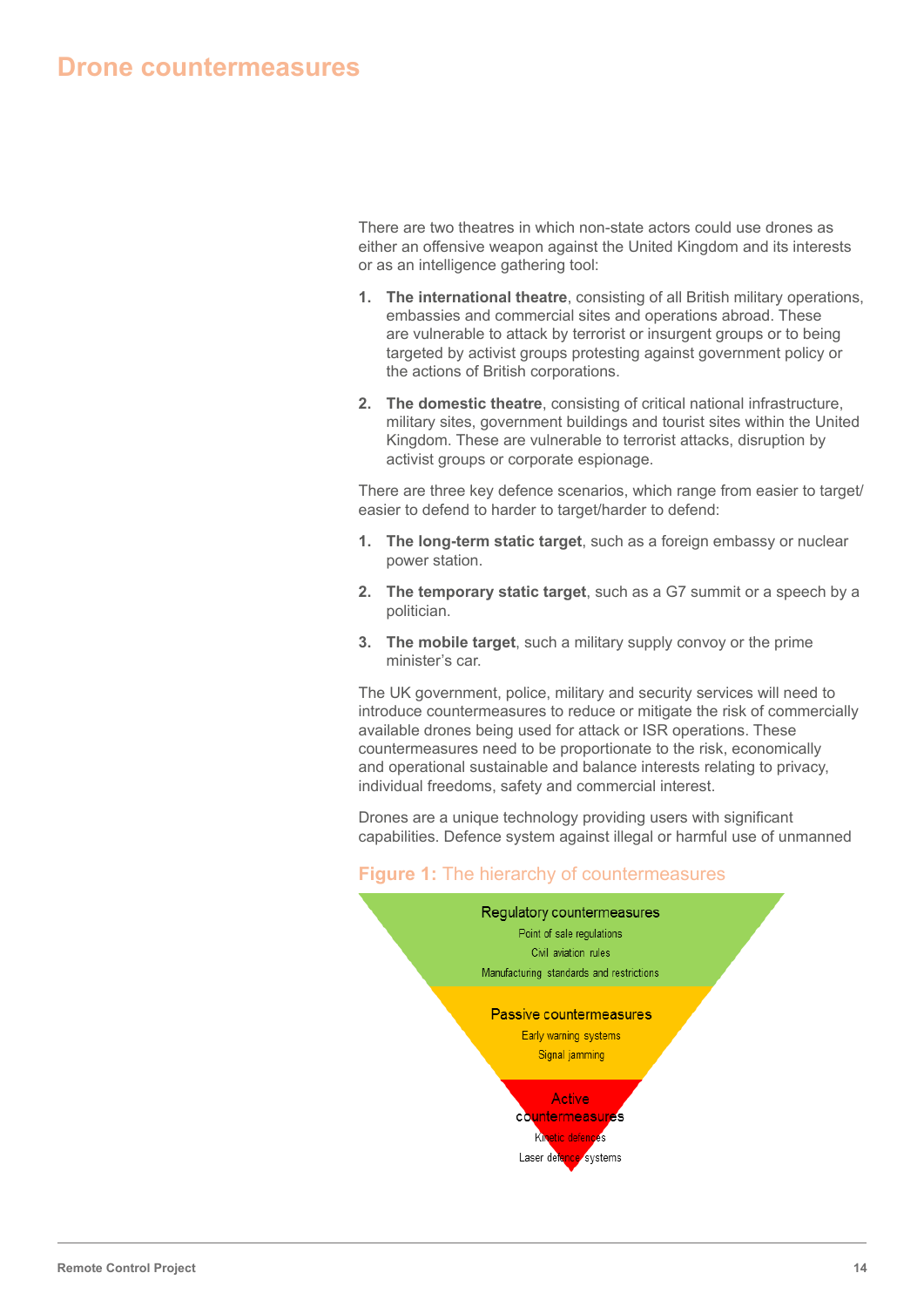vehicles should provide for 'all hazard' scenarios and multiple threat environments. However, time and resource investments should be prioritised for countermeasures that respond to the scenarios with highest risk (high likelihood/high impact).

No single countermeasure is completely effective at limiting the hostile use of drones by non-state actors. The best strategy is therefore to employ a hierarchy of countermeasures encompassing regulatory countermeasures, passive countermeasures and active countermeasures. A high-level evaluation of the various countermeasures that are available is provided in the following pages. The focus is on unmanned aerial vehicles, as they present the greatest threat, but many of the countermeasures can be applied to unmanned ground and marine vehicles too, and where applicable countermeasures specific to these vehicles have also been considered.

## **Regulatory countermeasures**

Domestic regulations can put in place a range of measures targeting the full supply chain and life cycle use of drones. Regulations would need to proportionate and balance a range of competing safety and commercial demands, including establishing procurement barriers for threat actors while at the same time encouraging innovative commercial use and maintaining easy access to suitable platforms for hobbyists. Specific regulatory countermeasures may include:

- Point of sale regulations, including identification requirements for the purchase and sale of drones above a certain level of capability.
- Civil aviation rules and licensing regimes to regulate the use of drones, with harsh penalty regimes for flying near critical national infrastructure and sites of national security importance.
- Manufacturing standards and restrictions for UAVs, including no-fly zones built in to firmware and limits on carrying capacity and controller range.

#### **Procurement and import regulations**

The main international regulation relating to drones is the 1987 Missile Technology Control Regime (MTCR). The regime currently has

34 members, and the UK government is a founding member. The MTCR aims 'to restrict the proliferation of missiles, complete rocket systems, unmanned air vehicles, and related technology for those systems.' It is a voluntary association of countries that share the goal of 'non-proliferation of unmanned delivery systems capable of delivering weapons of mass destruction.'25

Regulations to stop the procurement and import of drones to the United Kingdom only cover those weighing more than 20 kilograms or are equipped to undertake any form of surveillance or data acquisition at time of purchase. Heavier drones require airworthiness approval and those capable of surveillance are more stringently regulated. This limited regulation means that drones weighing less than 20 kilograms can be imported without license, despite many drones weighing 5-20 kilograms being capable of carrying explosives or camera equipment; for example, the SkyJib-X4 XL Ti-QR weighs 15 kilograms and can carry a payload of 7.5 kilograms.

#### **Civil aviation regulations on UAV licensing and use**

There are currently 32 countries using regulations to control the use of drones domestically, particularly unmanned aerial vehicles. The scope and scale of the regulations range from altitude or weight limits to a complete ban on all unmanned aerial vehicles. Regulation in the United Kingdom is limited. Drones of any size or weight are permitted, though they must be used within the visual sight line of the pilot. In general, UAVs cannot be flown above 400 feet in altitude without special permission and must remain clear of controlled airspace without Air Traffic Control permission. Commercial operation requires a license, which is given to an operator for a particular class of UAV (small fixed wing or small multirotor).26

In contrast, some countries maintain a complete ban, while others have stringent rules similar to those in effect in South Africa. South Africa has a well-developed series of regulations on UAVs, with some of the strictest rules in the world short of an outright ban. The operators of drones must have a valid remote

*<sup>25</sup> http://www.mtcr.info/english/.*

*<sup>26</sup> https://www.caa.co.uk/default.*

*aspx?catid=1995&pageid=16012.*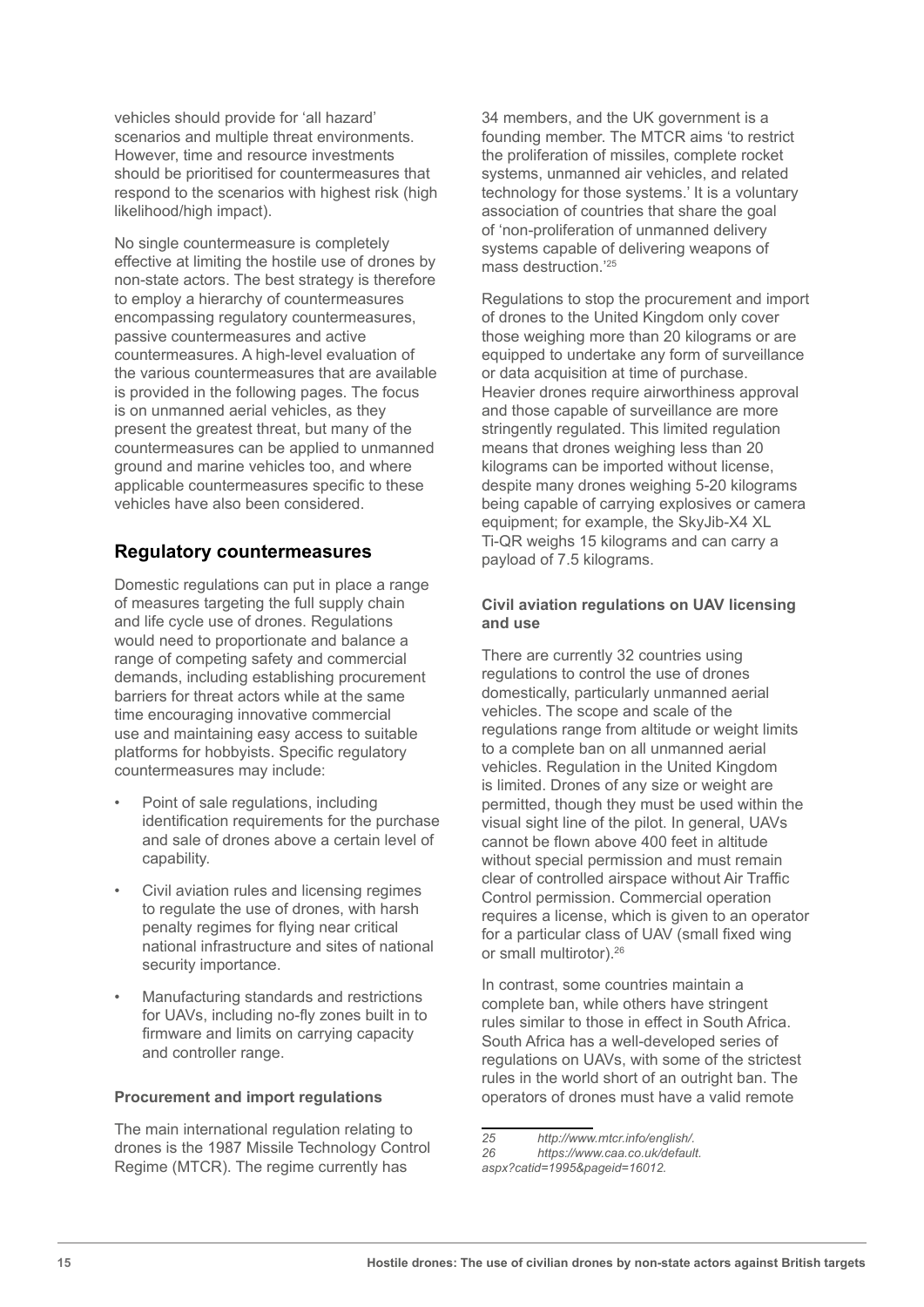pilot license and drones cannot be operated without a letter of approval from the director of the South African Civil Aviation Authority, which is valid for 12 months. Drones must not be flown near nuclear power plants, prisons, police stations, crime scenes, law courts, critical national infrastructure or strategic installations. Regulations also prohibit drones from being flown in formation or swarm, flown directly overhead or within a lateral distance of 50 metres of a person or crowd, or within 50 metres laterally of any structure or building.<sup>27</sup>

There is a vigorous debate between the innovators, users and regulators. The former argue for a more laissez faire approach to allow the rapid development of the civilian drone market. They argue that if the rules of use become restrictive now, this could smother the sector before it properly established. Conversely, others argue that if the rules are too relaxed there is a high probability of misuse with potentially disastrous consequences. As usual, a compromise needs to be found.

#### **Firmware limitations**

The Chinese UAV producer DJI has built safety features into the firmware (the permanent software programmed into read-only memory) used by its drones. The firmware maintains several No Fly Zones based on the GPS coordinates of the pilot's location. There are around 350 No Fly Zones worldwide.<sup>28</sup> These zones are primarily designed to keep drones away from airports. Furthermore, within eight kilometres of a no-fly zone, the pilot is unable to set an automatic fly-to waypoint, forcing them to remain in manual control of the drone near these zones.

The No Fly Zone is currently a limited-use tool implemented to protect airports; however, legislation could be implemented to extend the measure to protect other key sites. In January 2015, DJI reported that it is considering implementing such a zone over Washington DC after one of their drones crashed onto the lawn of the White House. In theory, the firmware updates to protect these sites could be hacked and bypassed, but this would require specialist knowledge not likely to be held by most solo attackers at least. The company is also working to prevent criminals from using workarounds to circumvent such security features.

This would make it very difficult for individuals without the technical knowledge of computer programming and the criminal links to illegally import drones to be able to acquire and fly drones near sites that have been marked as needing protecting. In effect, this limits the lone wolf terrorist, and sends a clear message to activists and businesses of what the legal and illegal uses of drones are.

## **Passive countermeasures**

#### **Early warning systems**

There are several early warning systems that can identify a drone within a defined area. Traditional technology such as radar and CCTV can be effective, but new commercial systems are being developed that specifically alert operators to the presence of drones. Such commercial systems include:

> **DroneShield** is developing a system that contains a database of common acoustic signatures unique to drones. If a drone is detected, DroneShield instantly alerts security officers via text message, email or through an existing alarm system. The system was deployed at the 2015 Boston Marathon. DroneShield technology is also available for cars and vans, allowing a VIP convoy to implement such a detection system.

**Domestic Drone Countermeasures** is developing personal and commercial detection systems that can detect radio frequency transmitters and triangulate moving transmitters. The system consists of a primary command and control module that can communicate with radio frequency sensor nodes up to 60 metres away, with each node typically able to detect drones within 15 metres in all directions.

**Dedrone** has developed the DroneTracker multi-sensor detection system, which uses an array of sensors to detect civilian drones in real time. The system uses microphones, a daylight camera and an infrared camera to track drones within a 100 metre radius, which can be extended by deploying the units in series.

*<sup>27</sup> http://www.thedroneinfo.com/south-africa-droneregulations/.*

*<sup>28</sup> http://theuavdigest.com/uav036-no-fly-zones-foruavs/*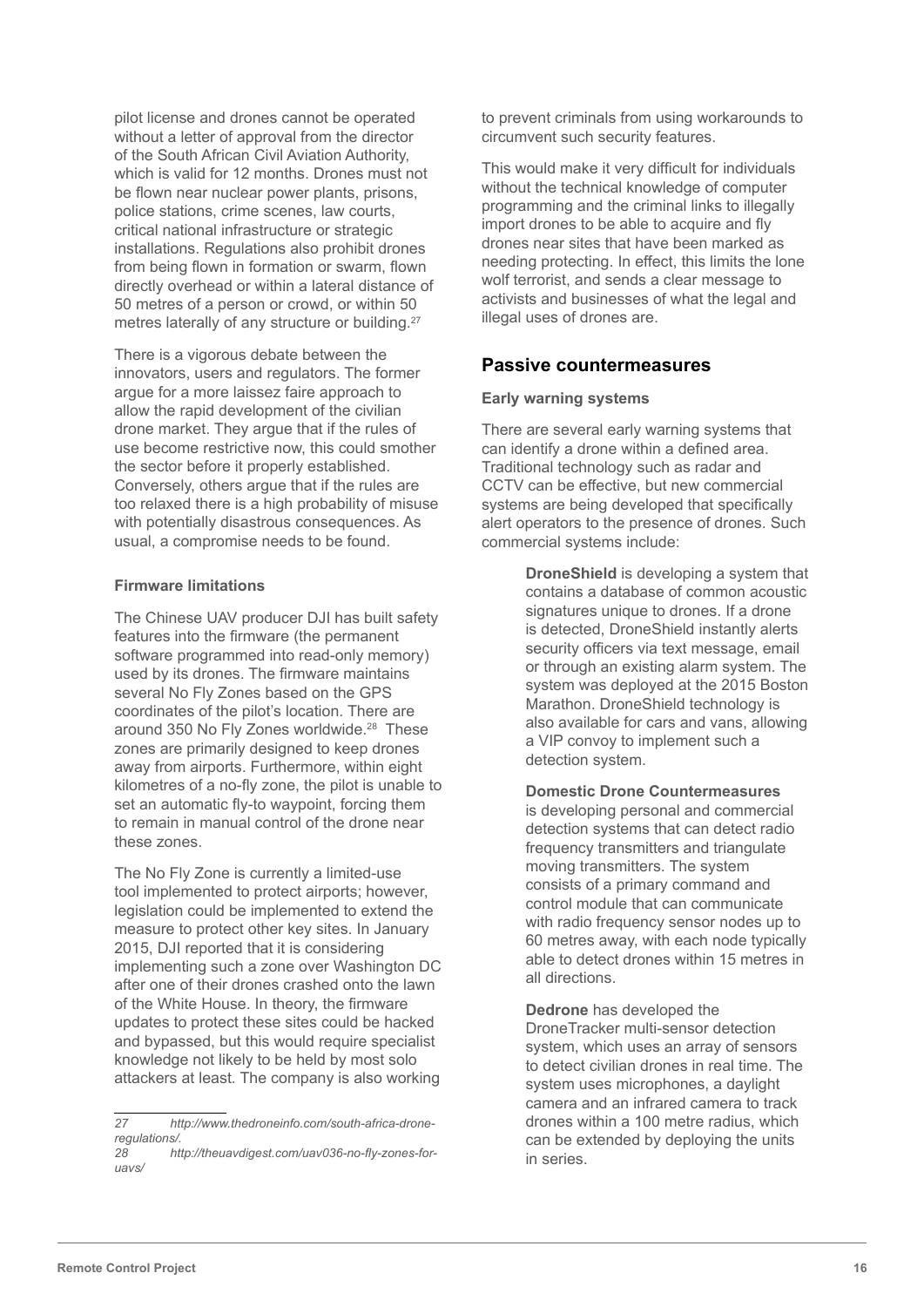Although commercial systems have the potential to be very effective against civilian drones, military-grade systems include electronic warfare and radar capabilities that make them far more effective against advanced drones. As the counter-drone market grows, defence companies may begin offering scaled down versions of their military systems for use by businesses and high-net-worth individuals.

A comprehensive early warning system would use a combination of acoustic detectors, thermal imaging sensors, cameras and radar. This would allow a drone to be detected, tracked and identified by target sites. However, many sites lack sophisticated detection capabilities, such as radar, and it would be costly to install them. Companies such as a Dedrone are developing cost-effective and drone-specific alternatives. In some high-value targets, such as military bases or Whitehall, radar could be installed, but investing in commercial systems alone would be sufficient for most sites.

### **Signal jamming**

Once an early warning system detects a drone, popular drone control frequencies can be blocked around the target using a radio frequency jammer, such as the RCJ40-D or PRO45 High Power (civilian) or JAM201 or GM20 (military). It is also possible to block these frequencies at all times, though this would make mobile phone communications in and around the site difficult. However, a drone user can use a wireless intrusion prevention system to alert them to attempted jamming. Advanced radio receivers can use a multi-spectrum frequency set that alternates through little used frequencies meaning that the receiver is harder to block. Militarygrade jammers can block a wider spectrum of frequencies. However, frequency jamming is illegal in the United Kingdom without permission.

By implementing no-fly zones around critical infrastructure, any drone detected can be assumed to be malicious and the controller frequencies could be blocked. However, if a threat actor is able to hack the firmware to override the inbuilt no-fly zones, they could place GPS waypoints within the defensive perimeter. If the drone was detected and controller frequencies were blocked, the

drone operator would be unable to change the coordinates or have any control over the aircraft; however, the drone would continue along its pre-determined route and still be able to strike a static target. What controller frequency blocking does is remove the threat actor's ability to guide the drone onto a mobile target or target of opportunity or to take evasive action against any active defence systems. GPS jamming is also needed in order to interfere with the GPS radio signal or undertake a spoofing attack to change the drone's perceived coordinates and either take control of the vehicle or cause it to crash land.

A possible alternative method for taking control of a drone was revealed in January 2015 when a security researcher claimed to have developed the world's first drone malware: Maldrone. The Python script is loaded to the drone over a local Wi-Fi network and can turn off the drone's autopilot system and take control remotely.29 However, drone malware is currently very limited, and requires the specific model of the targeted drone to be known. The Maldrone demonstration does offer an idea of what might one day be possible though.

# **Active countermeasures**

#### **Kinetic defence systems**

For those drones that remain a threat after the controller frequency and GPS have been blocked, the last barrier of defence in the hierarchy of countermeasures are systems capable of destroying hostile drones. This includes kinetic weapons, such as missiles, rockets and bullets.

Israel's Iron Dome air-defence system has been tested for its counter-UAV capabilities, and according to some sources can destroy armed drones before they are in attack range. Less-advanced kinetic defences use rockets or bullets and require line of sight, meaning a drone can get much closer to the target. All kinetic systems present a risk of collateral damage if deployed in a populated area. Missiles and rockets fired at UAVs could cause catastrophic damage if they miss their target. If the drone is hit, shrapnel and wreckage could still cause casualties on the ground. The blast radius from a missile or rocket fired at a UGV could include civilians near the targeted drone, and bullets fired at UGVs could easily strike

*<sup>29</sup> http://garage4hackers.com/entry.php?b=3105.*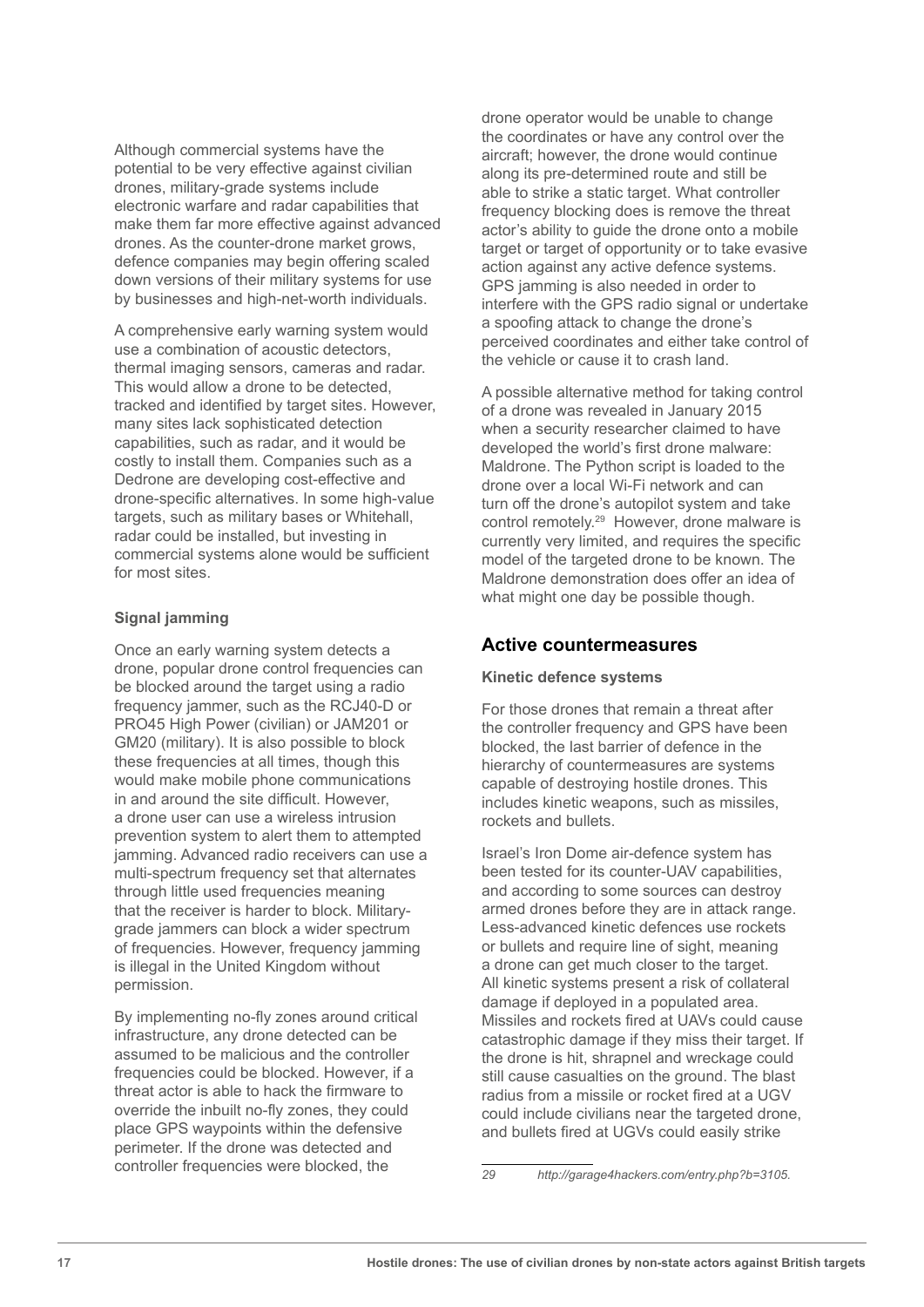#### passersby.

Less risky commercial options include nonlethal projectile weapons that fire blunt force rounds, such as bean bags or rubber bullets, or small portable net guns that can ensnare drones. A consortium of British companies called Liteye has developed the Anti-UAV Defence System (AUDS) system that can detect and track drones using electronic scanning and radar then disrupt its operation with a brief, focused broadcast of directional radio frequency jamming.

#### **Laser defence systems**

Laser defence systems are being developed that have less chance of causing causing collateral damage than kinetic systems. For example, a Chinese consortium of companies, led by the China Academy of Engineering Physics, has developed a weapon system that can shoot down light drones at low altitude using a 10 kilowatt high energy laser. It has a 1.2-mile range and is effective against aircraft travelling at up to 112 mph and at a maximum altitude of 500 metres. It can destroy the drone within five seconds of locating its target. Boeing is developing the truck-mounted High Energy Laser Mobile Demonstrator for the US Army and the Compact Laser Weapons System, which can be assembled in 15 minutes and destroy a drone in 15 seconds.

Laser defence systems are still in development. However, once deployed and combined with an early-warning system, directed energy weapons could provide a useful counter to a hostile drone, particularly if radio frequency jammers and GPS jammers have also been deployed to remove the pilot's ability to operate the drone. In this situation, the laser defence system would be working against an autonomous vehicle, making it easier to lockon to and destroy. However, such systems might be of limited use in built-up areas, as they can only engage drones during times of line of sight, which may not be enough time to destroy the drone before it reaches its target. The fastest commercially available drones can travel at around 50 mph, meaning a drone could travel 112 metres in the five seconds a laser would take to destroy it. In a domestic, urban setting, this makes such systems most suited to the defence of static targets with clear lines of sight.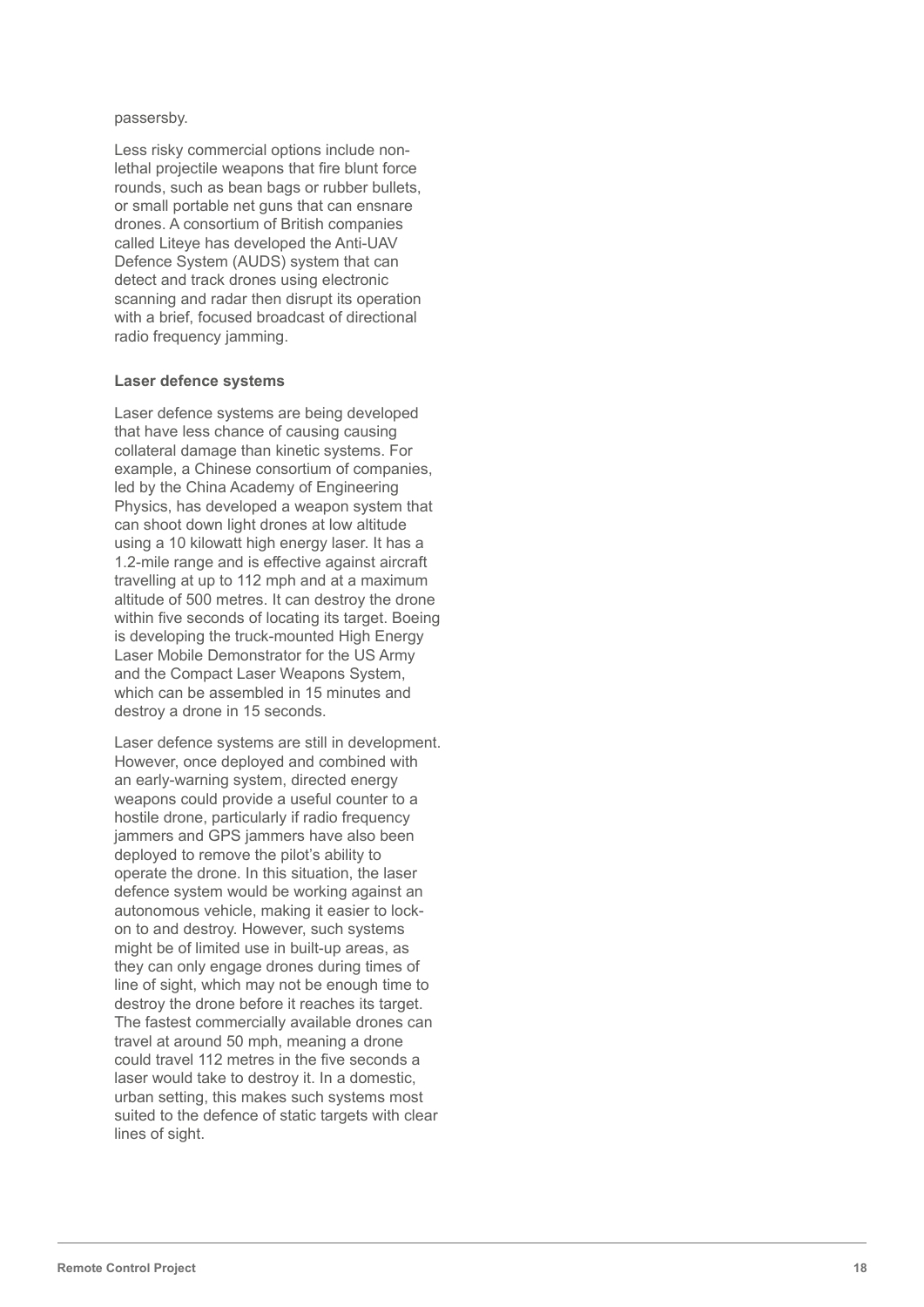# **Conclusions and policy recommendations**

It is estimated that around 200,000 civilian-use drones are being sold worldwide every month.<sup>30</sup> Although they are currently expensive, evermore advanced drones capable of carrying sophisticated imaging equipment and significant payloads are readily available to the civilian market. Unmanned aerial vehicles currently present the greatest risk because of their capabilities and widespread availability, but developments in unmanned ground and marine vehicles are opening up new avenues for hostile groups to exploit.

A range of terrorist, insurgent, criminal, corporate and activist threat groups have already demonstrated the ability to use civilian drones for attacks and intelligence gathering. The best defence against the hostile use of drones is to employ a hierarchy of countermeasures encompassing regulatory countermeasures, passive countermeasures and active countermeasures.

Regulatory countermeasures can restrict the capabilities of commercially available drones and limit the ability of hostile groups and individuals to procure and fly drones. However, any new regulations controlling drones should be targeted and proportionate to the threat. The key specifications affecting drone operations are payload capacity, range, speed, depth (for UMVs), weather proofing, imaging and autopilot settings. Policymakers should pass stricter regulations limiting the capabilities of commercially available drones in the key specifications affecting hostile drone operations, particularly payload capacity. Particular attention should be paid to limiting the attack and ISR capabilities of UAVs and the attack capabilities of surface UMVs. Manufacturers should be required to install firmware that includes the GPS coordinates of no-fly zones around sensitive fixed locations. This would automatically shut down drones approaching these sites, thereby restricting malicious use. Finally, civilian operators of drones capable of carrying payloads should be licenced and the serial numbers of purchased drones registered.

Passive countermeasures alert security to the presence of any drone within a no-fly zone or defensive perimeter around a static or mobile target. They limit the ability of hostile groups and individuals to guide a drone onto a mobile target or target of opportunity or take evasive action against any kinetic defences. The military has advanced systems that can track and destroy drones using radar, lasers and electronic warfare; however, the market for commercial and civilian early warning systems is at a nascent stage of development. The British government should support the research and development of commercial multi-sensor systems capable of detecting and tracking drones within a target area. The government should also make funding available to police forces and specialist units for the purchase of early warning systems and other passive drone countermeasures, including radio frequency jammers and GPS jammers. Radio frequency jammers are heavily restricted in the United Kingdom; however, such equipment could provide additional protection and security to vulnerable locations and individuals by blocking command signals to drones. Therefore, the government should relax the regulations restricting the use of radio frequency jammers for protection against hostile drone use around defined key sites.

*<sup>30</sup> http://dronelife.com/2015/01/24/drone-sales-figures-2014-hard-navigate/.*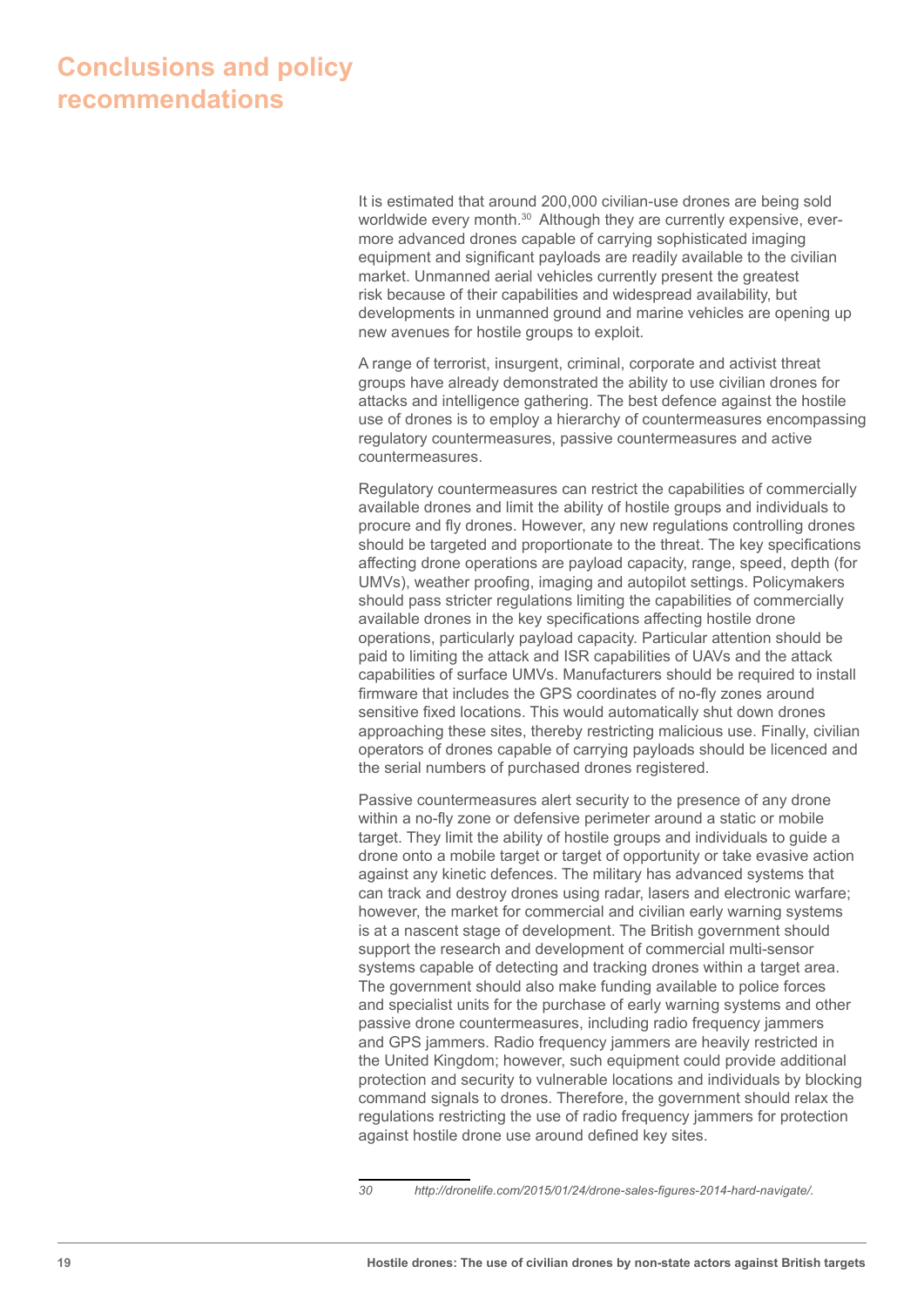Active countermeasures can be deployed against drones that still represent a threat despite passive systems being employed. However, the active countermeasures currently available for use in non-military settings are limited. Kinetic weapons – missiles, rockets or bullets – can be very effective, but present considerable risks of collateral damage if used in urban civilian areas. Less risky defences include laser systems or non-lethal projectile weapons and net guns, but these may not successfully destroy a hostile drone and require line of sight, which may be difficult in heavily built-up areas. Despite these limitations, the British government should support the research and development of innovative less-lethal anti-drone systems, such as directional radio frequency jammers, lasers and malware, and set out clear guidelines for the police and military use of kinetic weapons against hostile drones as a last line of defence.

With active countermeasures still under development or presenting a high risk of collateral damage, the focus should be on the swift adoption of appropriate regulatory and passive countermeasures and increased funding for the research and development of effective active countermeasures. The most effective and cost efficient measures should be prioritised. The implementation of more expensive countermeasures for low likelihood/ high impact events involving drones will depend on the government's risk appetite with regards to specific potential civilian, government or military targets. Combined with high-quality intelligence on the present threat of the hostile use of drones by various threat groups, the recommendations outlined in this report represent the best chance of countering the new and evolving threat from the hostile use of drones by non-state actors.

However, such countermeasures are not foolproof. Furthermore, there is also the very real chance that, as with drones themselves, countermeasures will be deployed in turn by some threat groups against British police or military drones. The technology of remotecontrol warfare is impossible to control; the ultimate defence is to address the root drivers of the threat in the first place.